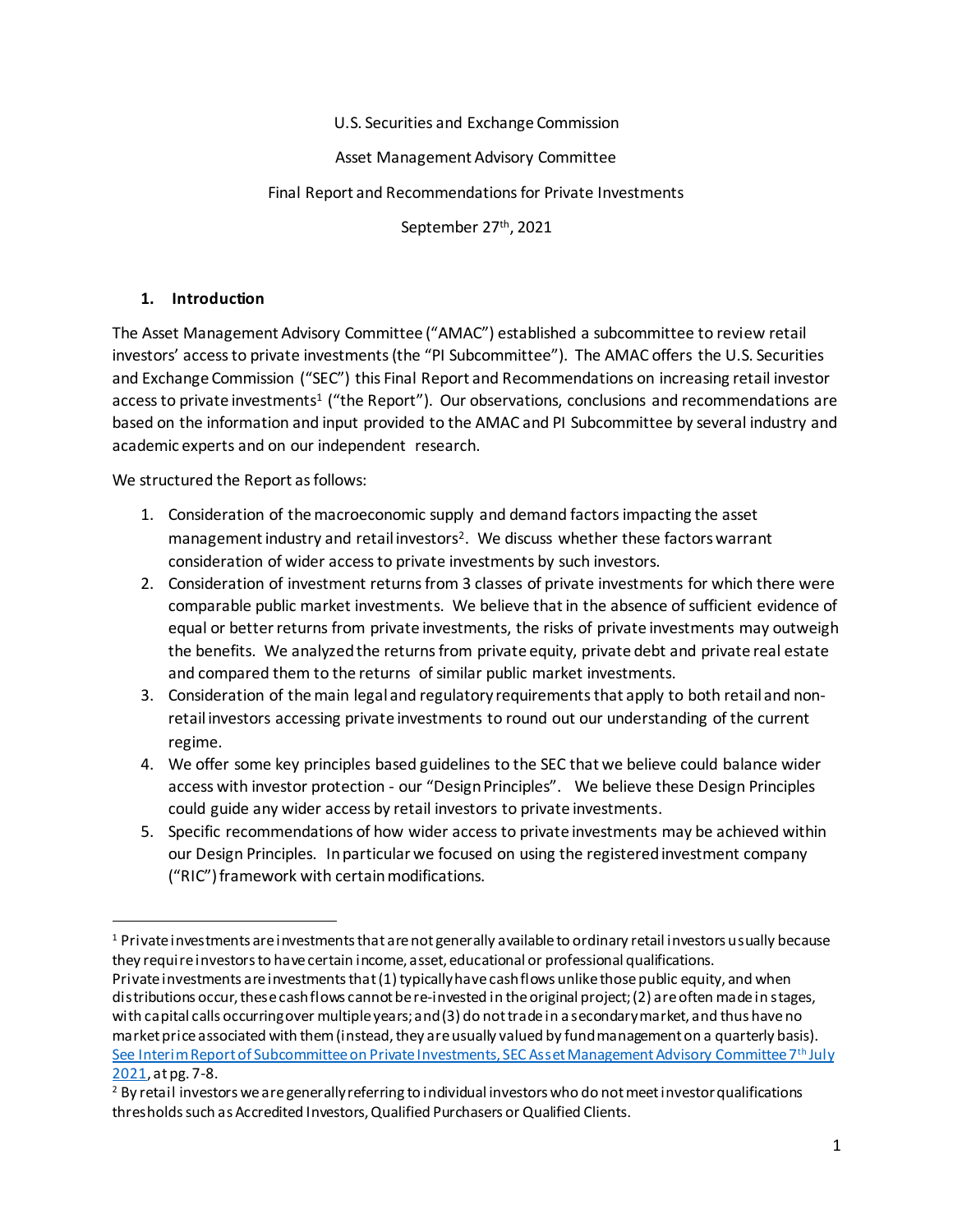### **2. Summary of Observations and Conclusions**

Following our analysis and review of information provided to the AMAC and the PI Subcommittee, our main observations are:

- 1. There are several macroeconomic and structural factors that are resulting, and will likely continue to result, in:
	- a. higher demand for investments and investment choices from retail investors; and
	- b. a more concentrated supply of public market equity investment choices.
- 2. Currently most retail investors are precluded from accessing many private investments due to restrictions relating to investor qualifications and the immaterial amount of private investments held by traditional retail investment vehicles.
- 3. Returns from the private investment asset classes we reviewed exhibit similar or higher returns than their public market equivalents. Private investments are less liquid than public market investments and there is evidence of a higher dispersion of returns between private fund managers compared to public funds in some of the asset classes we reviewed.
- 4. In relation to the specific asset classes we reviewed we observe:

#### Private Equity -

- a. Whilst the returns of private equity ("PE") investments are not easily comparable to public equity markets we find support for PE returns being at least slightly better to somewhat better than those for public equity markets historically but we have some concern that some performance measures used by PE managers(e.g., internalrate of return ("IRR")) are not fully understood by retail investors; and
- b. There is some evidence of a trend of declining additional PE returns as compared to public equity due to a lower illiquidity premium being required by investors and/or a lower interest rate environment.

#### Private Debt:

a. Returns from private debt in the categories we considered show similar to better returns to comparable public market indices.

#### Private Real Estate

a. Returns from private real estate investments in the categories we considered show similar to better returns to comparable public market REIT indices.

As a result of the observations above our main conclusions are:

- 1. The SEC should consider permitting retail investors access to a wider range of private investments;
- 2. Wider access could initially be considered within a set of "Design Principles" that balance the potential benefits to retail investors from wider accessto private investments with sufficient investor protection; and
- 3. The current RIC framework could serve as the basis on which to achieve the balance sought by the Design Principles outlined.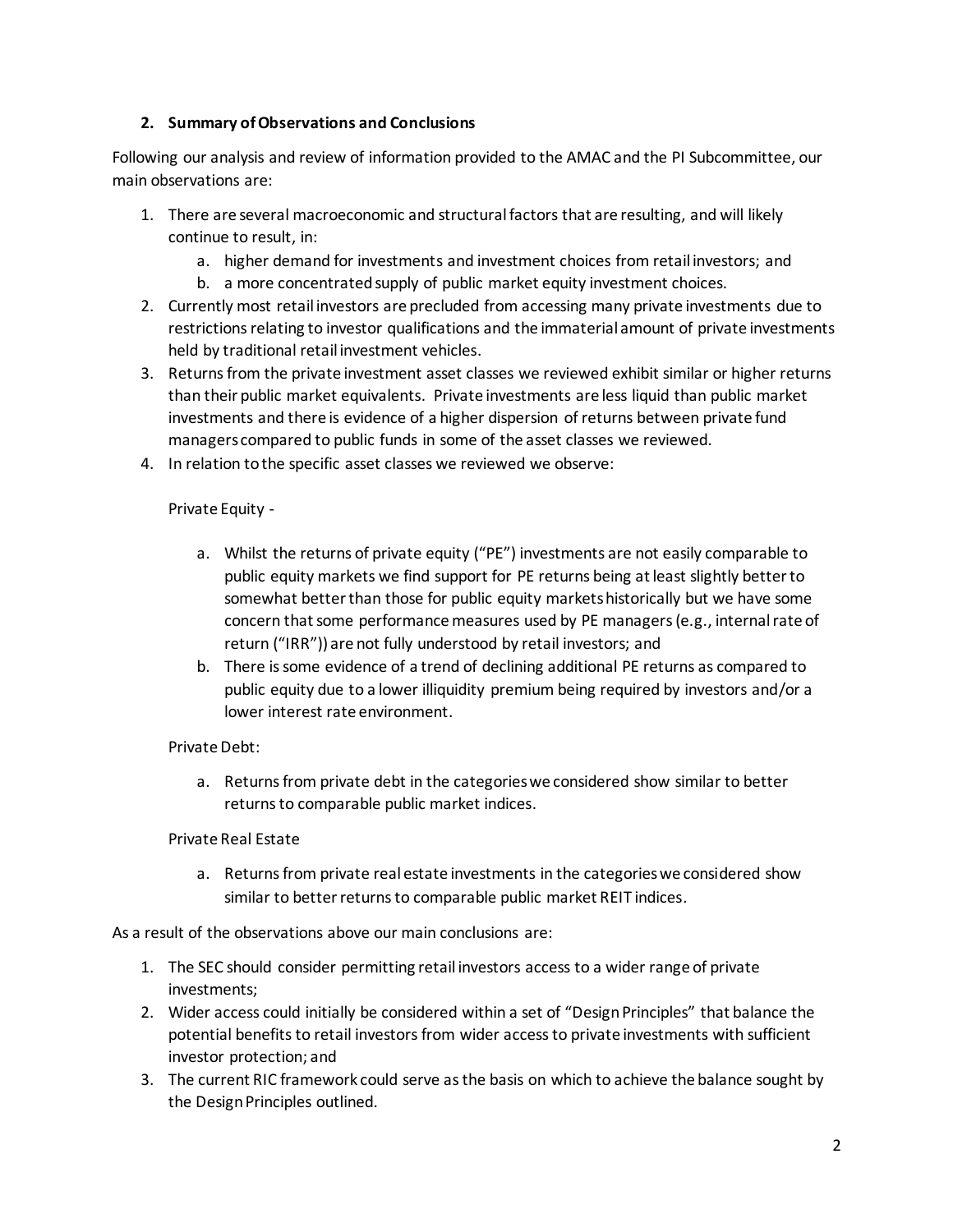Whilst not the focus of this Report, we have also outlined some specific recommendations that are focused on the main legal and regulatory areas that the SEC would need to consider to allow wider accessto private investments under the RIC regime in Section 7 of this Report.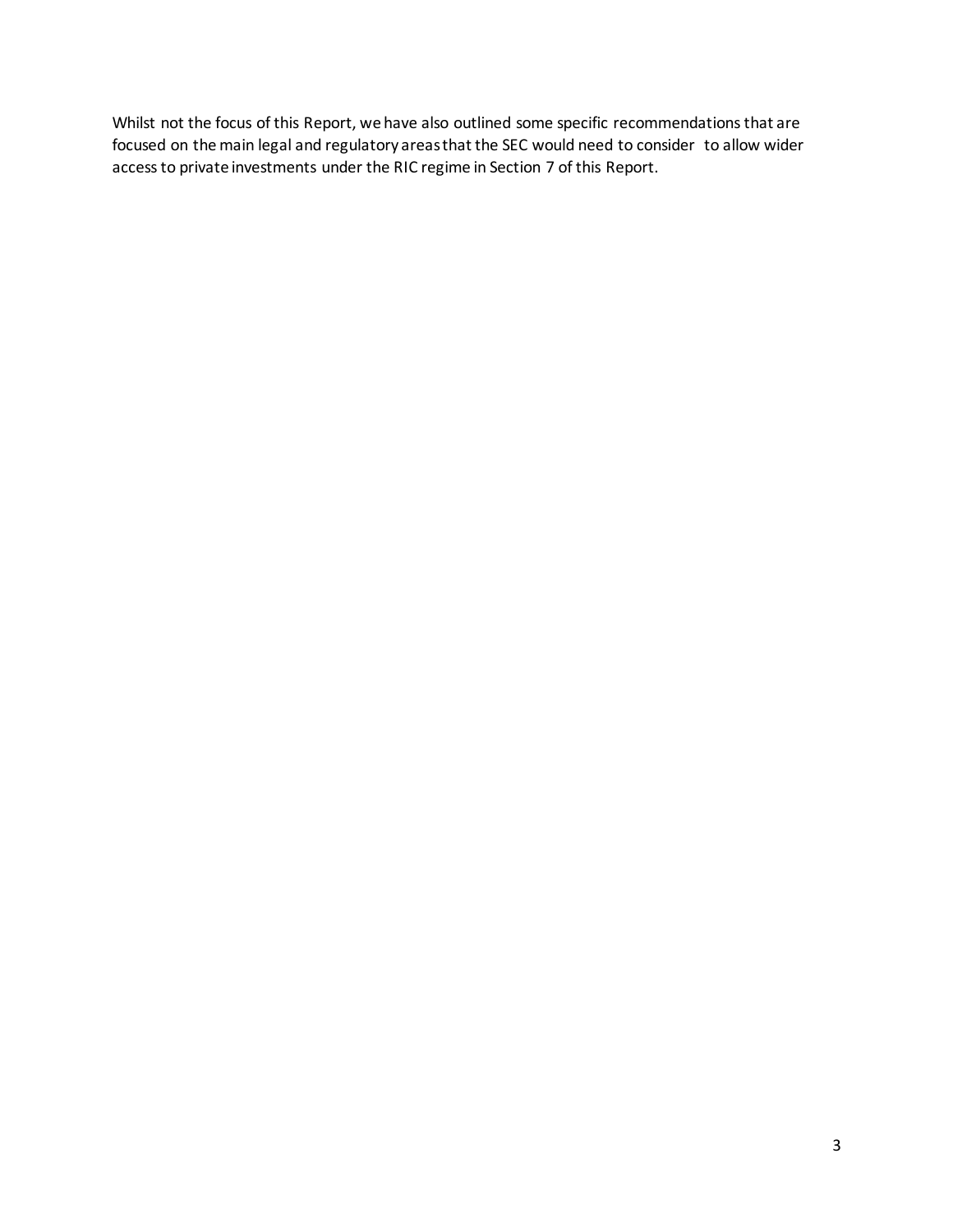## **3. Macroeconomic and Structural Factors Impacting the Supply and Demand for Investments**

Our first area of work was to understand the size and growth of the asset management industry, particularly with reference to retail investors on both the supply and demand side for investments.

## **3.1 Demand Side**

The AMAC found clear data that the demand side for investmentsin the US is growing more quickly than the general economy due to combined economic, demographic and structural factors.

The size of the US asset management industry has grown from around \$18Tn of assets under management ("AUM") in 2002 to around \$45Tn in 2019<sup>3</sup>, a compounded growth rate of around 5.5% compared to inflation over the same period averaging around 2.2% per annum<sup>4</sup> and GDP growth averaging around 2% per annum<sup>5</sup>. Retail investors and IRA accounts make up around 50% of the total AUM<sup>6</sup>.

AUM within the retirement market was around \$34.9Tn in 2020. Employer-sponsored defined contribution plans<sup>7</sup> have remained relatively static in the last 15 years in terms of their overall share of this segment at around 8% - 9% albeit more than doubling in dollar terms consistent with the overall growth of retirement assets in that period. IRAand 401(k) accounts (which are self-directed) have increased from around 40% to 54% of total retirement assets and from \$5.8Tn to \$18.9Tn over the last 15 years. In contrast, defined benefit plans have decreased from around 42% of total retirement assets to 30% even whilst notional assets have risen from \$6Tn to \$10.5Tn<sup>8</sup>.

AMAC believes that an aging US population combined with forecasted GDP growth rates of around 2% per annum<sup>9</sup> should result in the notional size of the asset management industry continuing to increase over the next few decades*.* We expect the relative share of investment assets attributable to retail investors and self-directed retirement accounts (including 401(k) plans) to continue to growmore quickly than the general economy and the asset management industry. Retail investors and selfdirected retirement investors are generally limited to public market investments.

# **3.2 Supply Side**

<sup>&</sup>lt;sup>3</sup> Issues Facing the US Money Management Industry – <u>[Presentation](https://www.sec.gov/files/Empirical-Research-Issues-Facing-US-MM.pdf)</u> to the SEC Asset Management Advisory Committee by Michael L Goldstein of FMMI Inc –Slide 3

<sup>4</sup> Calculated from annual data fro[m USA Facts](https://usafacts.org/data/topics/economy/economic-indicators/economic-indicators-and-actions/inflation-rate-yearly-average/?utm_source=bing&utm_medium=cpc&utm_campaign=ND-StatsData&msclkid=f4d9a2d7475e155e5454c2624902f4b5)

<sup>5</sup> [U.S. GDP Growth Rate 1961-2021 | MacroTrends](https://www.macrotrends.net/countries/USA/united-states/gdp-growth-rate#:~:text=U.S.%20GDP%20Growth%20Rate%20-%20Historical%20Data%20,%20%20-1.27%25%20%2055%20more%20rows%20)

<sup>6</sup> Issues Facing the US Money Management Industry, supra note 3 at Slide 5

 $^7$  When referring to employer-sponsored defined contribution plans we are referring to plans that are managed by the employer (or an appointed investment manager) rather than self-directed plans such at 401(k) and ROTH  $401(k)$  plans

<sup>8</sup> [2021 Investment Company Fact Book](https://www.ici.org/system/files/2021-05/2021_factbook.pdf) - A Review of Trends and Activities in the Investment Company Industry, Pg. 177

<sup>&</sup>lt;sup>9</sup> FOMC Economic Projections, March 16-17, 2021 Meeting - [Table 1](https://www.federalreserve.gov/monetarypolicy/fomcprojtabl20210317.htm)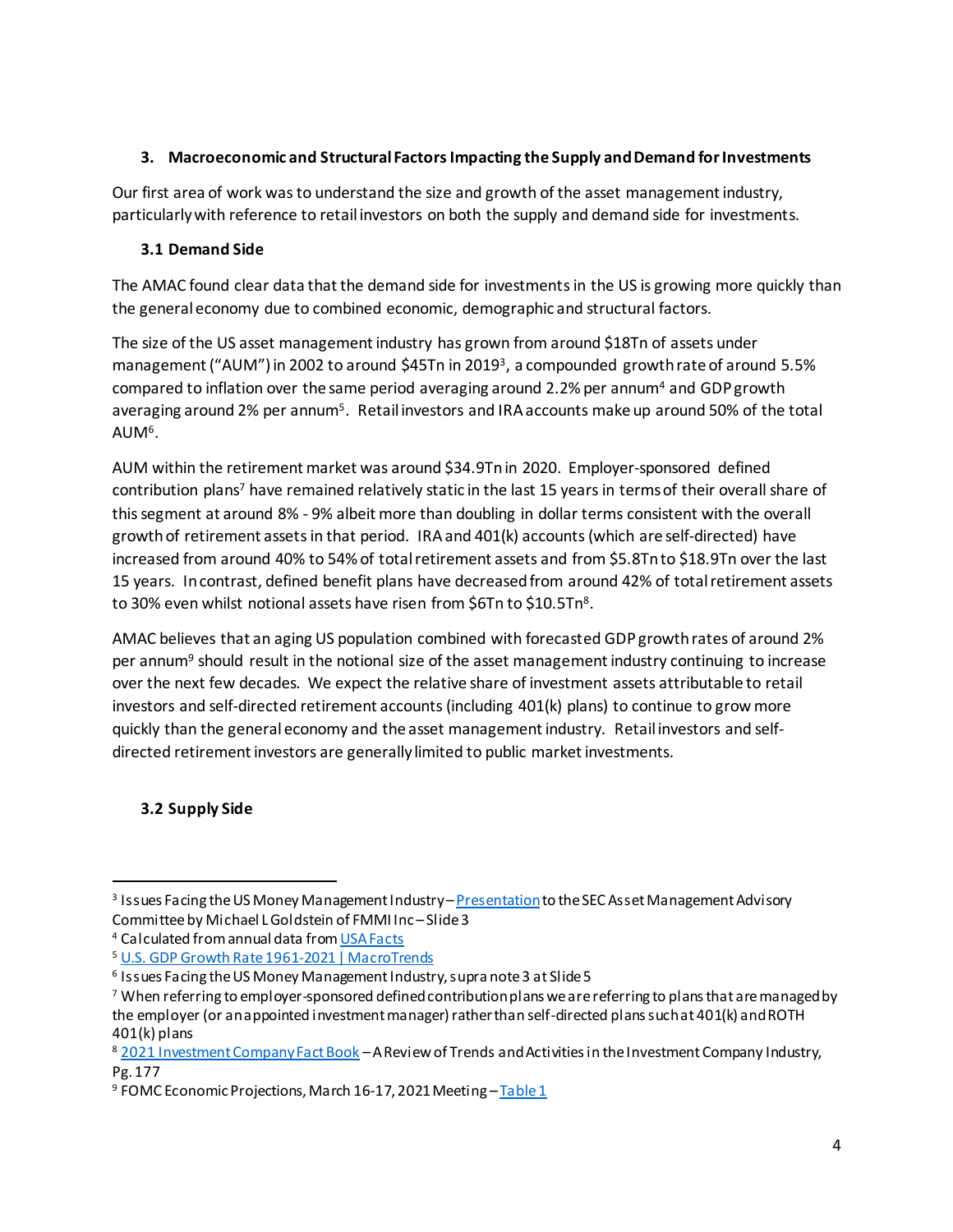As retail investors and self-directed retirement accounts (including 401(k) plans) become a higher percentage of the overall asset management AUM we believe that they will place a higher demand on the industry for investment choices and products . Given this expected growing demand, AMAC next looked at whether the supply of investment products and choice for these investors is expected to keep pace. We focused primarily on the US public equity market as this market makes up the majority of investments open to retail investors.

US public equity markets have grown from a total capitalization of around \$17Tn in 2005<sup>10</sup> to close to \$50Tn at the end of March 2021<sup>11</sup>. There has also been significant growth in asset choice and low-cost products such as ETFs. The number of ETFs and their market capitalization have grown explosively: increasing from around 200 funds and \$0.3Tn in assetsin 2005, to around 2,200 funds and \$5.4Tn in assetsin 2020 but still remain at a little more than 20% of the AUM in mutual funds. Mutual funds have remained relatively static in terms of numbers (around 8,400 in 2005 and around 9,000 in 2020) even as their assets grew from around \$8.8Tn to \$24Tn over the same period<sup>12</sup>. Around 57% of the underlying investments in mutual funds and ETFs are in US domestic equities (43%) and global equities (14%)<sup>13</sup>.

Against this apparent growth in the supply side of investments, there has been a sharp decrease in the number of listed companies. From the peak in 1996 of just over 8,000, the number has decreased approximately 45% companies to around 4,400 in 2018<sup>14</sup>. In addition, the concentration of the largest companies has increased. Four companies, all in the technology sector, now each has over a \$1Tn market capitalization. Further, the top 10 companies of the S&P500 index now account for around one third of the value of the total index<sup>15</sup>. Being a market capitalization weighted index, the S&P500 is heavily tilted to these large technology companies.

We observe that, notwithstanding the close to 300% increase in the market capitalization of US listed companies over the last 15 years and the even more explosive growth of low-cost investment alternatives such as ETFs, public equity markets have become much more concentrated with fewer listed companies and a high concentration of the stock market capitalization in the top handful of companies. As such, we view the supply side for retail investors as being less diversified than 15 years ago.

# **3.3 Conclusions on the Supply and Demand for Investments**

Given the growing demand by retail investors for investment product and choice and the more concentrated supply of the main component of most retail investments (public equities) we conclude that it is worthy to consider access to a wider range of investments for retail investors in order to better fulfil the growing demand for investment products and choice In particular, we believe that the SEC ought to consider wider access to private investments subject to:

<sup>10</sup> World Bank Date: Market capitalization of listed domestic companies (current US\$) - United States | Data [\(worldbank.org\)](https://data.worldbank.org/indicator/CM.MKT.LCAP.CD?locations=US)

<sup>11</sup> [Total Market Value of U.S. Stock Market | Siblis Research](https://siblisresearch.com/data/us-stock-market-value/)

<sup>&</sup>lt;sup>12</sup> [2021 Investment Company Fact Book](https://www.ici.org/system/files/2021-05/2021_factbook.pdf), supra note 8 at Pg. 40, 41, 98

<sup>13</sup> Id. Pg. 42, Fig 2.3

<sup>&</sup>lt;sup>14</sup> World Bank Data: Listed domestic companies, total - United States | Data (worldbank.org)

<sup>15</sup>AMAC meeting, Sept 16, 2020, Slide 1[1 Private Investment Sub-Committee Update \(sec.gov\)](https://www.sec.gov/files/amac-pi-sub-committee-presentation-09162020.pdf)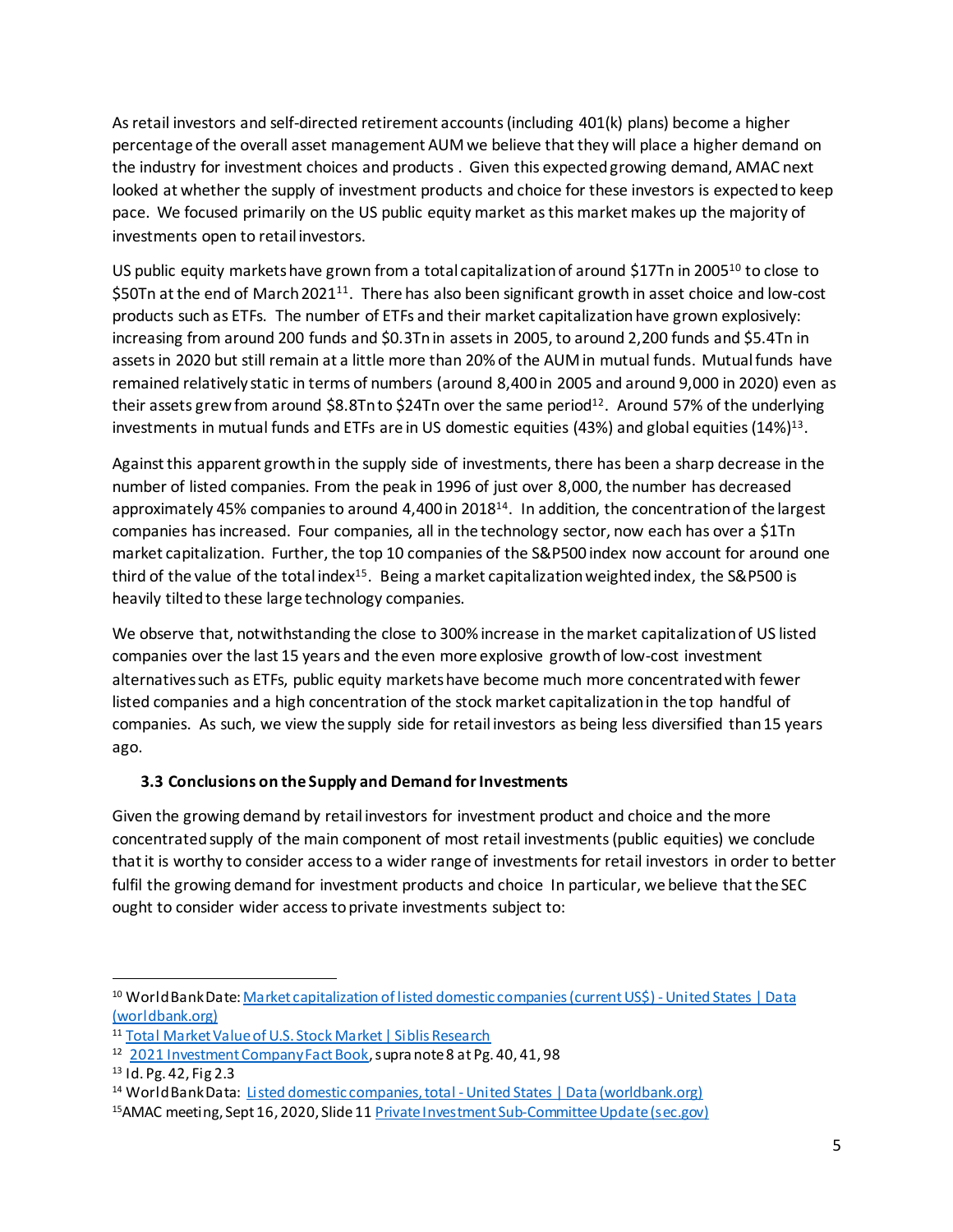- 1. Such investments providing similar to better returns than comparable public market investments; and
- 2. Sufficient investor protection.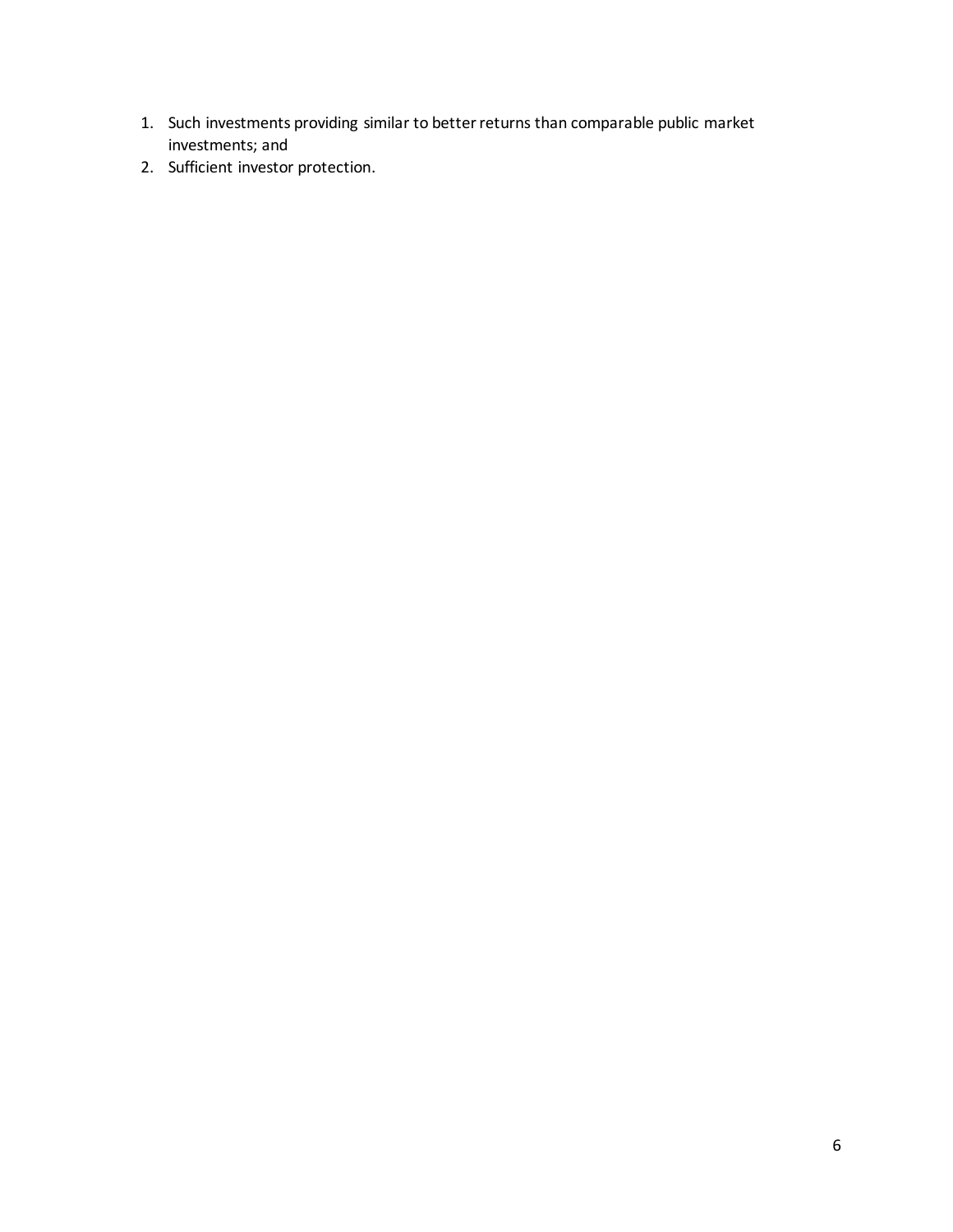## **4. Measuring Returns from Certain Asset Classes**

Our next area of work was to consider the returns from certain private asset classes. We considered returns from:

- 1. Private Equity;
- 2. Private Debt; and
- 3. Private Real Estate.

These asset classes were analyzed as they are most comparable to certain public market investments and AMAC believes that private investments ought to provide similar or better returns than current (primarily public) investment choices that retail investors have in order for wider access to be initially considered.

Other private asset classes were also considered but we did not proceed with a fuller analysis of them for the reasons outlined below:

- Real asset funds including infrastructure and mining funds lacked sufficient public market comparisons.
- Structured Products were also not analyzed further. Whilst there is a very large market (at over  $$7tn^{16}$$  for products in this category, they are complex (CDOs, CLOs) and the investors are primarily large long-term investors like insurance companies seeking to match liabilities and assets.
- $\bullet$  Hedge Funds are also a very large private asset class with over \$3.5tn<sup>17</sup> of assets. Given the huge variety and flavors of hedge funds we felt it was not possible to compare hedge funds generally to public market investments.

Whilst the returns of these private investments were not considered, we believe the Design Principles and recommendations of using existing investment structures to allow wider investment in private assets apply equally to these asset classes.

# **4.1 Private Equity**

# **4.1.1 What is Private Equity?**

Private Equity ("PE") refers to the equity of non-public firms whose shares are not traded on registered stock exchanges. It is a diverse asset class, encompassing venture capital, buyouts, growth, and distressed investments. While estimates vary, the size of the private equity market is approximately \$4.5 trillion<sup>18</sup>. S&P Global reports transactions volume of \$536 billion for venture capital and private equity deals globally in 2020.<sup>19</sup>

Similar to public equity, investors in private equity often gain their exposure through pooled investment vehicles. However, whereas the returns of pooled public equity vehicles can be readily compared to one

<sup>&</sup>lt;sup>16</sup> SEC Asset Management Advisory Sub-Committee Update, 19<sup>th</sup> March 2021 – [Private Debt Landscape](https://www.sec.gov/files/amac-031921-private-investments-slides.pdf), John Suydam –Slides 5 - 8

<sup>17</sup> Id.

<sup>&</sup>lt;sup>18</sup> <u>[SEC Asset Management Advisory Committee](https://www.sec.gov/spotlight/amac/amac-private-investments-subcommittee-update-120120.pdf) – Private Investments Sub-Committee Update</u>, 1st December 2020 – Access to Alternative Investments, John Suydam –Slide3

<sup>19</sup> See: S&P Global Market Intelligence –[2021 Global Private Equity Outlook](https://www.spglobal.com/marketintelligence/en/news-insights/research/2021-global-private-equity-outlook)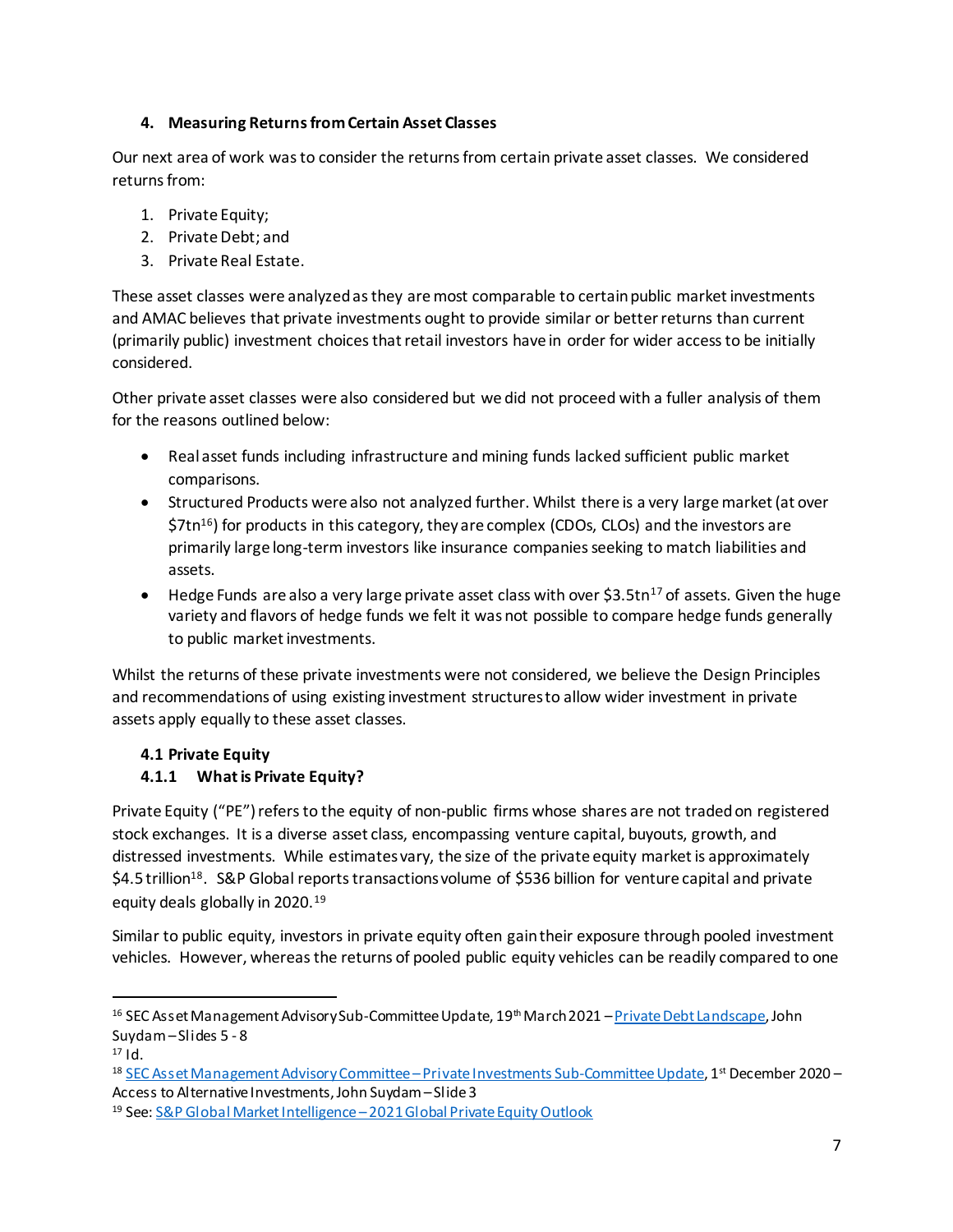another, or to standard benchmarks such as the S&P 500 Index, such straightforward comparisons are not possible with PE pools. A primary reason for this is that an investment in private equity is often made in stages, with capital calls and distributions occurring over multiple years. This is distinct from public equity, where a single investment is all that is required to gain exposure to a given issuer's equity. The result is that customary holding period measures of return that are used for public equity pools are unworkable for typical PE investments.

# **4.1.2 Measuring Private Equity Returns**

Alternative measurements of PE returns are used by investors and managers. The traditional method of computing PE returns is the internal rate of return ("IRR")<sup>20</sup>. Using IRR to measure returns has a number of drawbacks, including assumptions about the reinvestment of proceeds and the large effect on measured IRR from cash flows that occur early in the life of the pool. Although IRR remains one of the industry-standard means of reporting returns at present, these and other drawbacks make IRR difficult as a singular return measure, especially for retail investors who likely may not understand the limitations of the of IRR metric, and the differences between IRR and return metrics used for public equity or registered investment funds.

Several other measures have been developed that attempt to compensate for the shortcomings of IRR. Multiple of Money ("MoM") is the sum of the net asset value of the investment plus all the distributions received divided by the total amount paid in. MoM ignores the time value of money as well as the scale of the investment, but it is free from certain distortions of IRR. It also has the virtue of being simple to understand in that it is the ratio of value received divided by money invested.

The second common return measure is the Public Market Equivalent ("PME") and its variants<sup>21</sup>. It is formed by applying the cash flows of the PE investment to a public market index, such as the S&P 500. For example, when the PE investment has a capital call of \$50M, the PME requires a \$50M investment in the S&P 500 index. The PME has the advantage of allowing a comparison of the PE investment to public market investments that are feasible for retail investors to understand. However, it suffers from the same drawbacks as IRR in that it ignores the scale of the project and can be problematic if cash flows are extreme<sup>22</sup>.

# **4.1.3 Private Equity Returns Data**

Turning to the question of realized PE returns, while there is some disagreement between practitioners and academics about the precise magnitude of returns, some general results are summarized here. Hamilton Lane ("HL"), a firm that, among other things, collects data on the performance of the PE industry, reported that as an asset class, a 10-year trailing average of PE industry IRRs outperformed broad domestic and global equity market indices' PMEs in most years between 2001 and 2019.<sup>23</sup> There was some underperformance by PE relative to broad market returns over the last few years, however. Similarly, using IRRs and PMEs, Cambridge Associates ("CA"), another industry data provider, found that

l <sup>20</sup> For an illustration of IRR refer to[: SEC Asset Management Advisory Committee](https://www.sec.gov/files/amac-pi-sub-committee-presentation-09162020.pdf) – Private Investments Sub-[Committee Update,](https://www.sec.gov/files/amac-pi-sub-committee-presentation-09162020.pdf) 16th September 2020 –Slide 24

 $21$  Id - Slide 25 and 26 for a brief explanation of the various types of PME measures

<sup>&</sup>lt;sup>22</sup> For a good comparison of PE return measures, see Measuring Private Equity Fund Performance, Background [Note, INSEAD, 02/2019-6472, 2019](https://www.insead.edu/sites/default/files/assets/dept/centres/gpei/docs/Measuring_PE_Fund-Performance-2019.pdf)

<sup>23</sup> [Presentation to SEC Asset Management Advisory Committee, Hamilton Lane, September 2020](https://www.sec.gov/files/hamilton-lane-presentation-092020.pdf)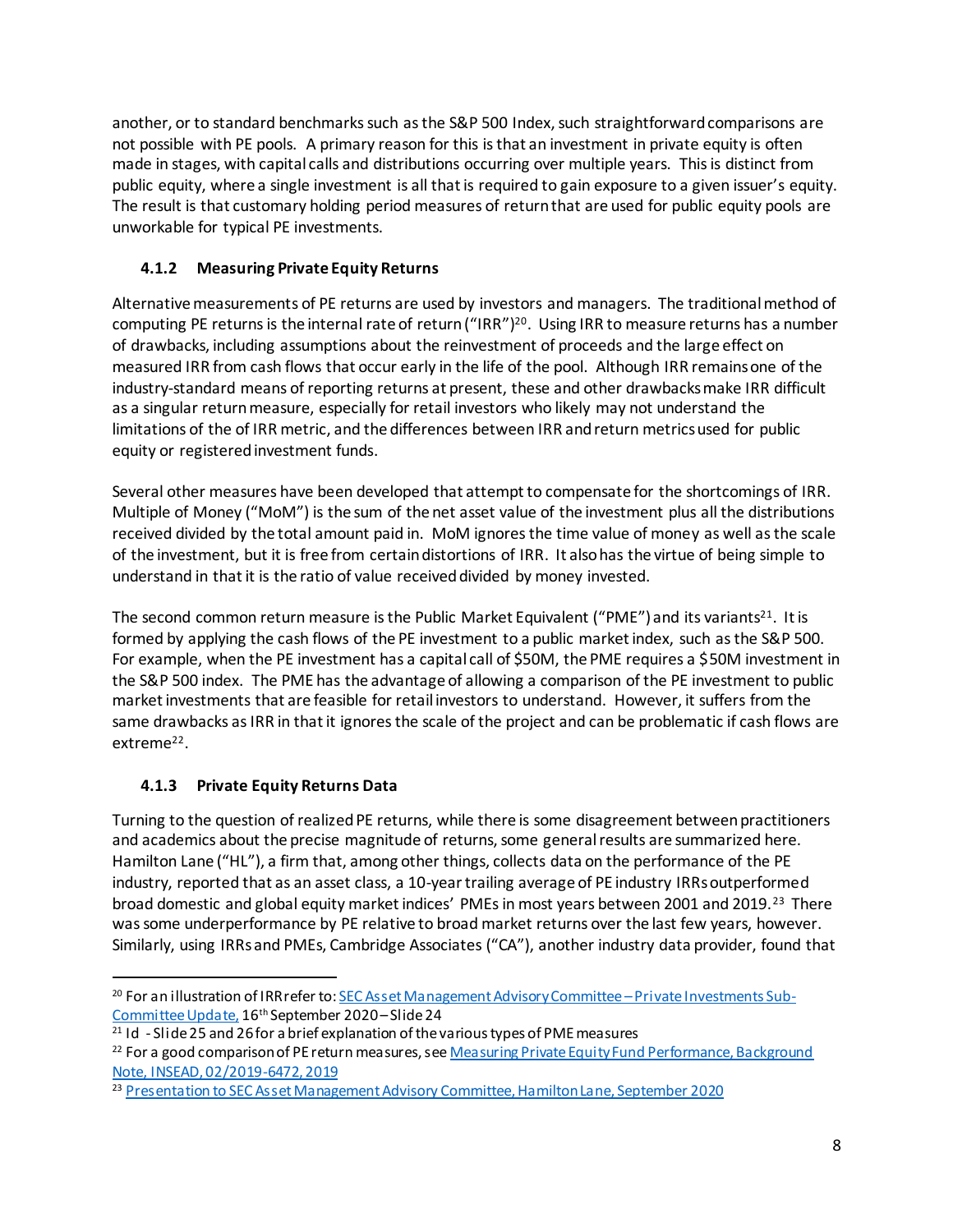as of the end of 2019, PE outperformed broad market indices over a range of investment horizons ranging from 3 to 30 years<sup>24</sup>.

Josh Lerner, an economist and academic<sup>25</sup> comes to slightly different conclusions using data from Prequin.<sup>26</sup> He finds that over vintage years from 2000 to 2017, PE only slightly outperformed public markets, with PMEs for most vintage years being close to 1.0. Using a slightly different measure of returns, Lerner finds that returns have been steadily declining over time, with a peak TVPI<sup>27</sup> (a return measure similar to PME) of 2.37 in 2010 steadily declining to a TVPI of .99 in 2017.

Both HL and CA note in their presentations that there are meaningful sources of variation in their respective reported returns. HL documents considerable cross-sectional dispersion of IRRs across PE managers by sub-strategy. For example, over an almost 40-year period, the dispersion of net returns across Growth Equity managers is approximately 15% per year. The dispersion falls to about 11% for large-firm buyout funds. The firm also documents different levels of dispersion by geography of the fund, range from 15% for the "World ex-Asia" category to about 10% for Global Funds. CA documents dispersion in other dimensions as well. When returns are partitioned by the AUM of the fund, a pronounced relationship between return dispersion and fund size is revealed. Funds greater than \$10B have TVPI ranging from 1.1 to 1.9, whereas for funds less than \$200M AUM, the range is of TVPI is from approximately .6 to 3.4.

Unconditionally, CA provides evidence that the range of outcomes for PE funds is much larger than for funds of publicly traded equity. For the period from 2005-2019, they find that the average dispersion from the 5th percentile to the median fund return is about 21% for PE pools, while for the primary strategies typical of publicly traded equity pools the same measure of dispersion is 3% or less.

Another aspect of PE funds that warrants mention istheir fees. Lerner points out that relative to traditional mutual funds, PE fund fees are high. While management fee ranges vary from 1.2% to 2%, investors in smaller funds often pay a "2 and 20" fee, consisting of a 2% fee on the capital invested coupled with a fee of 20% of the profits earned by the fund. When structured for retail investors, Lerner states that these funds may have an additional layer of fees consisting of management fees, up-front sales loads, and/or redemption fees. Lerner states that the various layers of fund fees may sum to a level that negates the remaining alpha of the fund. CA, using a different measure of cost, finds that the spread between gross and net (to LP investors) IRR averages over 600 bp over a 28-year period (largely driven by the 20% profit share), and observes that general partners of PE funds extract a lot of value from the pool.

In addition to potentially higher returns, PE funds offer a benefit to traditional equity investors in the form of enhanced diversification. Lerner, citing a paper by Ang, et. al (2018), states that PE funds of

<sup>&</sup>lt;sup>24</sup> [Presentation to SEC Asset Management Advisory Committee](https://www.sec.gov/files/cambridge-associates-private-investments.pdf) -Private Investments, Cambridge Associates, [September 16, 2020](https://www.sec.gov/files/cambridge-associates-private-investments.pdf)

<sup>25</sup> https://www.hbs.edu/faculty/Pages/profile.aspx?facId=9961

<sup>&</sup>lt;sup>26</sup> Remarks to the SEC Asset Management Advisory Committee Private Investments Subcommittee, Josh Lerner, [September 16, 2020](https://www.sec.gov/files/prof-lerner-remarks-09162020.pdf)

<sup>&</sup>lt;sup>27</sup> TVPI (total value to paid-in capital) provides prospective clients or investors with a multiple that indicates how many times more the investment is worth compared with the original investment without taking into account the time value of money. See GIPS Standards Handbook for Firms (November 2020), Provision 5.A.4.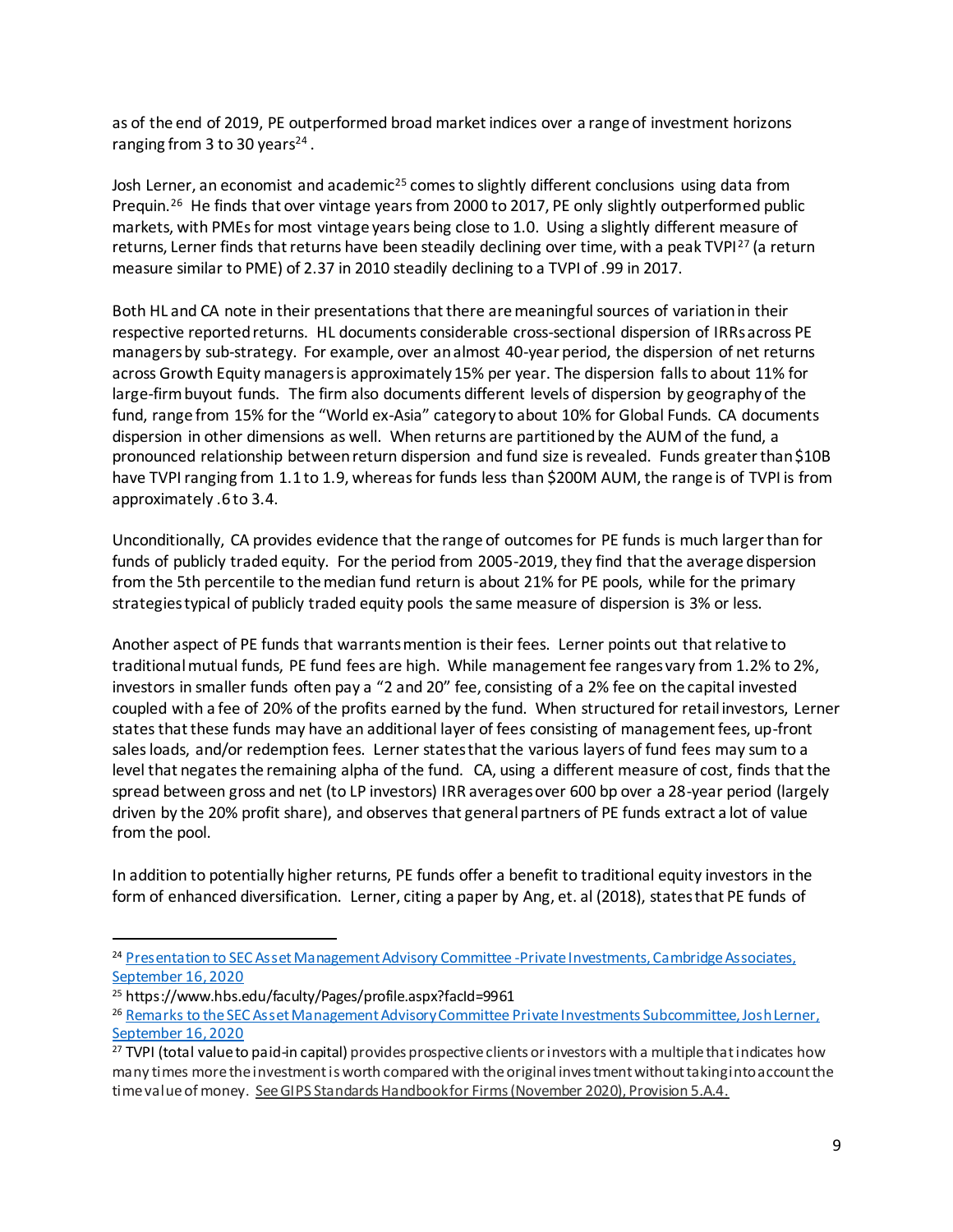different strategies have different cyclicality to them.<sup>28</sup> An investor who holds a portfolio of diverse PE funds can enjoy considerable diversification within the PE domain alone. CA computes a correlation matrix of broad market-based indices with different styles of PE. They find than correlation coefficients are always below .65, and that the correlation coefficient becomes meaningfully lower as the market cap of the PE firms decline.

Finally, academic and economist Ludovic Phalippou<sup>29</sup> offers some notes of caution when it comes to retail investing in PE funds<sup>30</sup>. He cites one fund that states in its marketing materials that it had a gross IRR of almost 50% over nearly 20 years of investing in the software industry. He notes that if this IRR were to be interpreted as an annual rate of return in the sense of a traditional mutual fund, the dollar returns earned would be so large as to be unrealistic. He uses this as an illustration of the difficulties of marketing track records using IRR, and how such reporting has the potential to confuse retail investors. His analysis highlights the need for serious thought about how PE returns can be presented in a way that is readily understandable, to retail investors who lack the sophistication of institutional investors that are the typical consumers of PE fund marketing materials.

After reviewing the data summarized above AMAC believes that PE funds offer potential benefits to retail investors compared to public equity investments due to their higher average returns and their diversification potential. However, the difficulty in measuring and reporting returns on a comparable basis, coupled with the potentially high fees associated with retail PE pools, requires that the SEC play a central role in designing an appropriate disclosure and regulatory regime for these products, should they be offered to the retail investing public.

<sup>28</sup> Ang, Andrew, Bingxu Chen, William N. Goetzmann, and Ludovic Phalippou. "Estimating private equity returns from limited partner cash flows."The Journal of Finance 73, no.4 (2018): 1751-1783. <sup>29</sup> https://www.sbs.ox.ac.uk/about-us/people/ludovic-phalippou

<sup>&</sup>lt;sup>30</sup> [Presentation to SEC Asset Management Advisory Committee -](https://www.sec.gov/files/prof-phalippou-track-record-marketing-in-private-equity.pdf) Track Record Marketing in Private Equity, Ludovic [Phalippou, September 16](https://www.sec.gov/files/prof-phalippou-track-record-marketing-in-private-equity.pdf)<sup>th</sup> 2020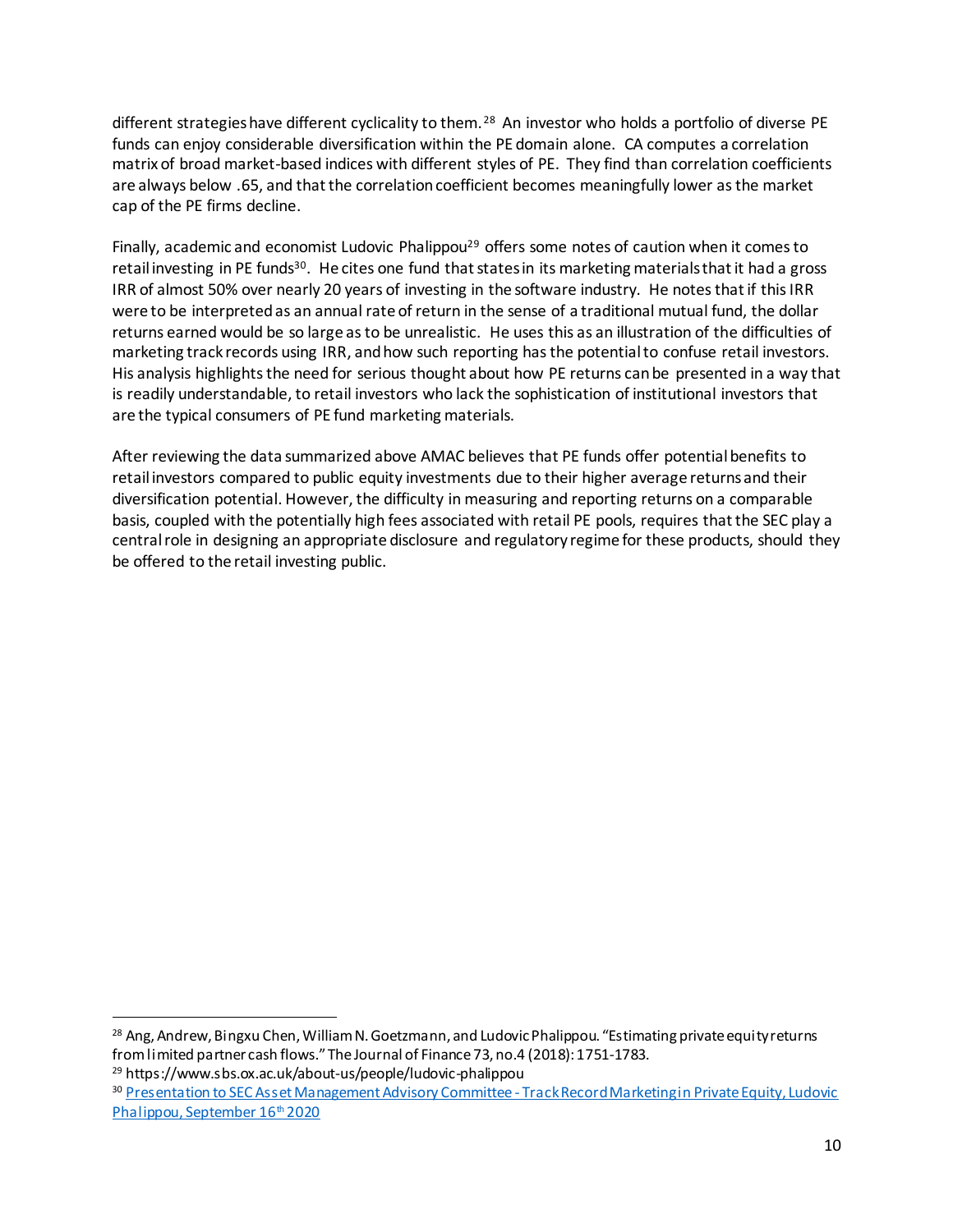# **4.2 Private Debt 4.2.1 What is Private Debt?**

There is no common definition of "private debt" and the asset classifications within private debt can vary significantly depending upon which consultant or investor is viewing the market. With that in mind, we attempted to look at the markets generally for debt securities or loans issued by privately held operating companies ("Private Company Debt"). These are loans or debt securities that are not broadly syndicated, do not generally trade in a liquid secondary market and do not have a CUSIP designation. The private debt market is estimated to be around \$850bn<sup>31</sup>.

We did not attempt to look at certain categories of private debt such as structured debt products (generally pools of fixed income securities purchased with equity and leverage generating spread income above comparable non-structured yields) or the private debt markets associated with infrastructure or real estate investments. Although these markets are quite large, we decided to focus on Private Company Debt to limit the scope of the review and because return data for this segment seemed most accessible.

Within the market for Private Company Debt we found that there are differences in the types of securities issued by companies generally based upon the priority in right to payment (such as senior debt, subordinated or mezzanine debt) and whether the debt is secured by assets of the issuer or not (generally secured or unsecured debt). The private debt securities also seemed to differ based upon the type of target purchaser of the debt instrument, whether private funds, registered funds such as business development companies or mutual funds, banks or insurers.

# **4.2.2 Private Debt Returns Data**

l

Members of the PI Subcommittee met by teleconference with a few firms that act as consultants for institutional investors that frequently invest in private debt funds to discuss returns in the private debt markets. We received data from CA and regarding performance statistics each maintains regarding the performance of overall private credit returns as well as returns within sub classifications of Private Company Debt, such as mezzanine, distressed, senior credit and opportunistic credit. Some of these subcategories appear to have an element of overlap depending upon how different investments are classified. CA and HL often act as consultants or advisors to investors looking to invest in funds focused on investments in Private Company Debt<sup>32</sup>.

We received the data assembled by these groups over periods of 15-30 years. The data assembled consisted principally of asset level and fund level returns for fund investing in senior debt products, subordinated or mezzanine products and opportunistic or distressed products. The data also included aggregate returns for all Private Credit investment funds sampled by these groups. The data we received compared the private debt returns to returns for public indexes. The comparisons were not precise for asset classes but were compared to the Credit Suisse High Yield Index, the Bloomberg Barclays GOV Bond/Credit Index, the Bloomberg Barclays Corp HY/FTSE Index and the Russell 3000 Index, with adjustments in many cases, to the indexes to reflect cash inflows and outflows from the comparison private funds.

<sup>&</sup>lt;sup>31</sup> [Access to Alternative Investments, John Suydam](https://www.sec.gov/spotlight/amac/amac-private-investments-subcommittee-update-120120.pdf) supra note 18 - Slides 3

<sup>32</sup> CA – Private Credit, Index and Benchmark Statistics (September 30<sup>th</sup> 2020) and HL – Hamilton Lane Market Insights, Fourth Quarter 2020 Report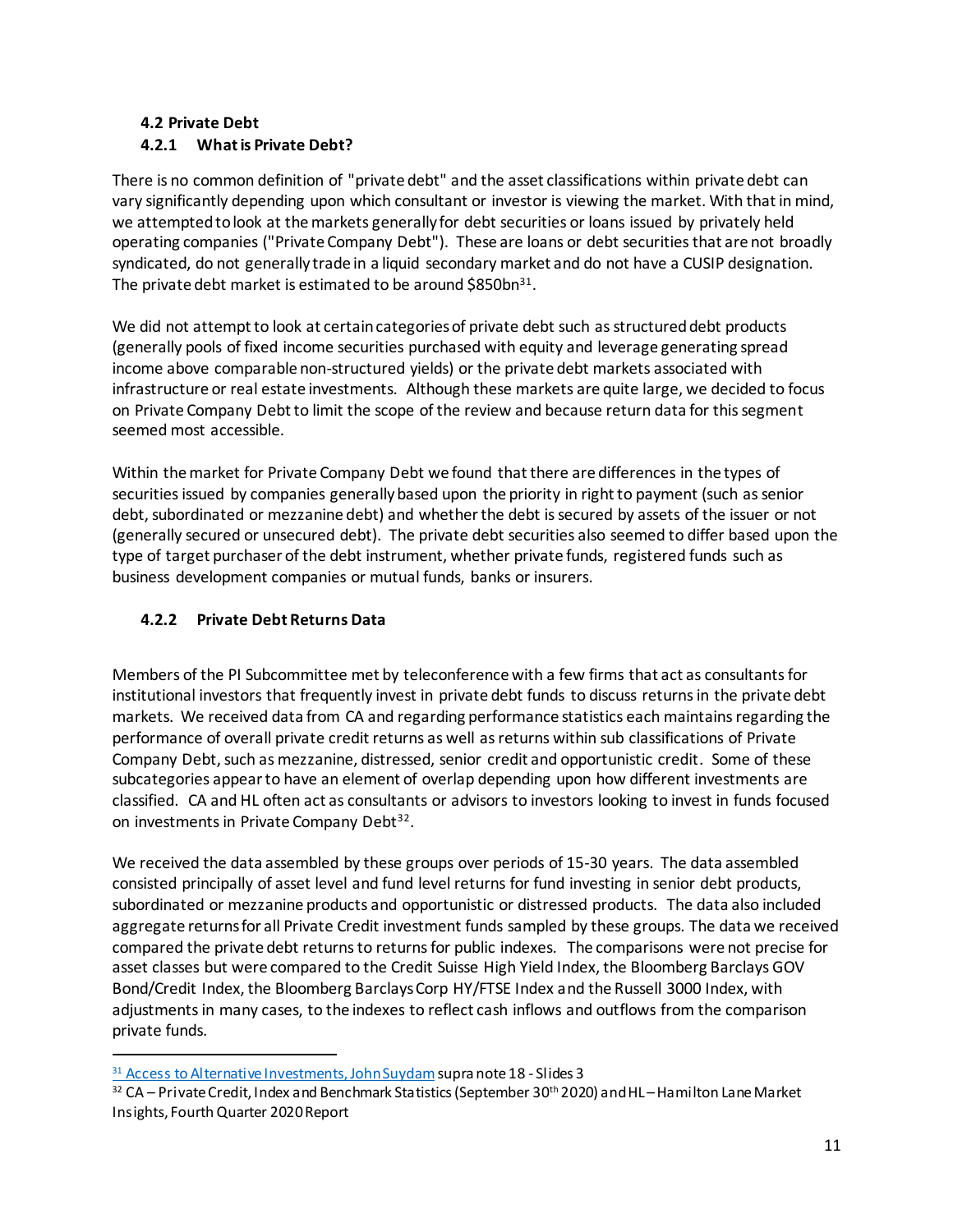After reviewing the data summarized above AMAC believes that private debt funds appear to outperform comparable public debt indices over most comparison periods (3, 5, 10, 15, 20 years) with the outperformance more significant over longer durations and with a lag in performance over shorter periods (generally less than 3 years). The data reviewed did not indicate a rationale for the outperformance of private debt funds but from discussions with industry participants we believe that the outperformance of private debt may be related to an illiquidity premium. The returns for the funds are higher to reflect the longer duration and limited liquidity of the underlying asset base.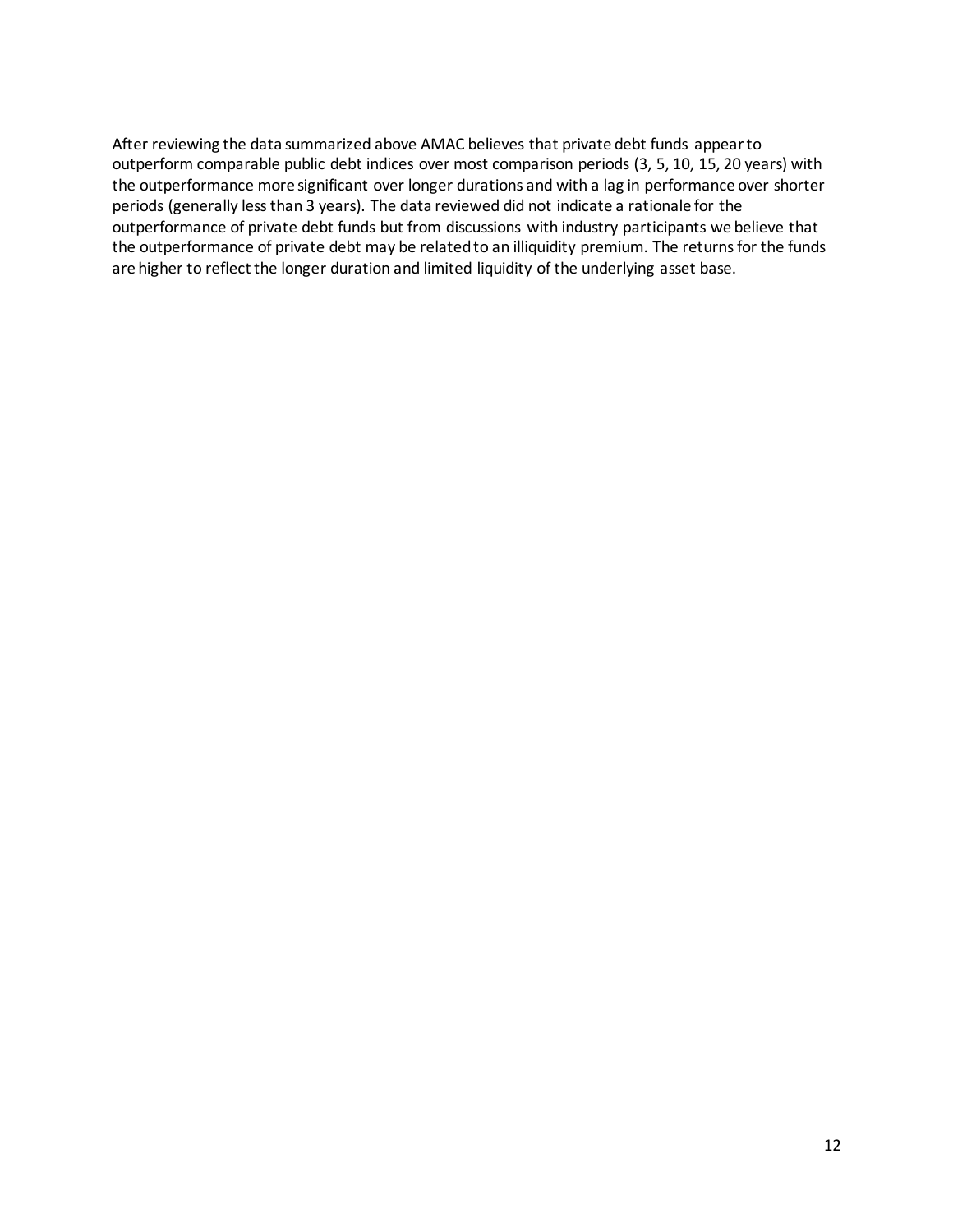## **4.3 Real Estate**

# **4.3.1 Types of Real Estate Investments**

Public and private funds within the real estate sector generally invest in a wide variety of investments which are generally categorized as core, core plus, value add and opportunistic.

*Core properties*require very little asset management and are typically occupied with good credit tenants on a long-term basis. They include high quality assets in prime areas – generally office, multi-family and retail in cities.

*Core plus* properties have the ability to increase cash flows through light property improvements, management efficiencies or by increasing the quality of tenants. Similar to core properties, these properties tend to be of high quality and well occupied.

*Value add* properties often have little to no cash flow at acquisition but have the potential to produce cash flow once the value has been added. These buildings may have occupancy issues, management problems or deferred maintenance. Investments require deep knowledge of real estate, strategic planning, and oversight by owners.

*Opportunistic* real estate investments take on the most complicated projects and may not see a return on their investment for three or more years. These investments require deep real estate knowledge and experience. They include ground up developments, acquiring an empty building, land developments and repositioning a building from one use to another are examples of opportunistic investments. There is little or no cash flow at acquisition, but these investments have the potential for significant cash flow once the value has been added.

# **4.3.2 How Can Retail Investors Currently Access Real Estate?**

Retail investors can access real estate investments primarily through publicly tradedand public nonlisted REITs<sup>33</sup>.

# *Publicly Traded REITs*

l

Retail investors can access publicly traded REITs through a brokerage account. Publicly tradedREITs generally tend to be focused on core and core plus investments and provide liquidity through secondary market trading. They file periodic financial statements (quarterly un-audited and annual audited financial statements) with the SEC.

Publicly traded REITs typically manage income producing properties such as office buildings, shopping centers and apartment buildings. They are typically sector focused. Sector examplesinclude office buildings, data centers, hospitality and healthcare. Publicly traded REITs are generally internally managed (although some charge management fees) and after paying the expenses associated with

<sup>33</sup> For a general discussion of REITs please refer t[o https://www.investopedia.com/terms/r/reit.asp](https://www.investopedia.com/terms/r/reit.asp). Publicly traded REITs are REITs that are listed and traded on an exchange versus REITs that are widely offered but not listed or traded on an exchange.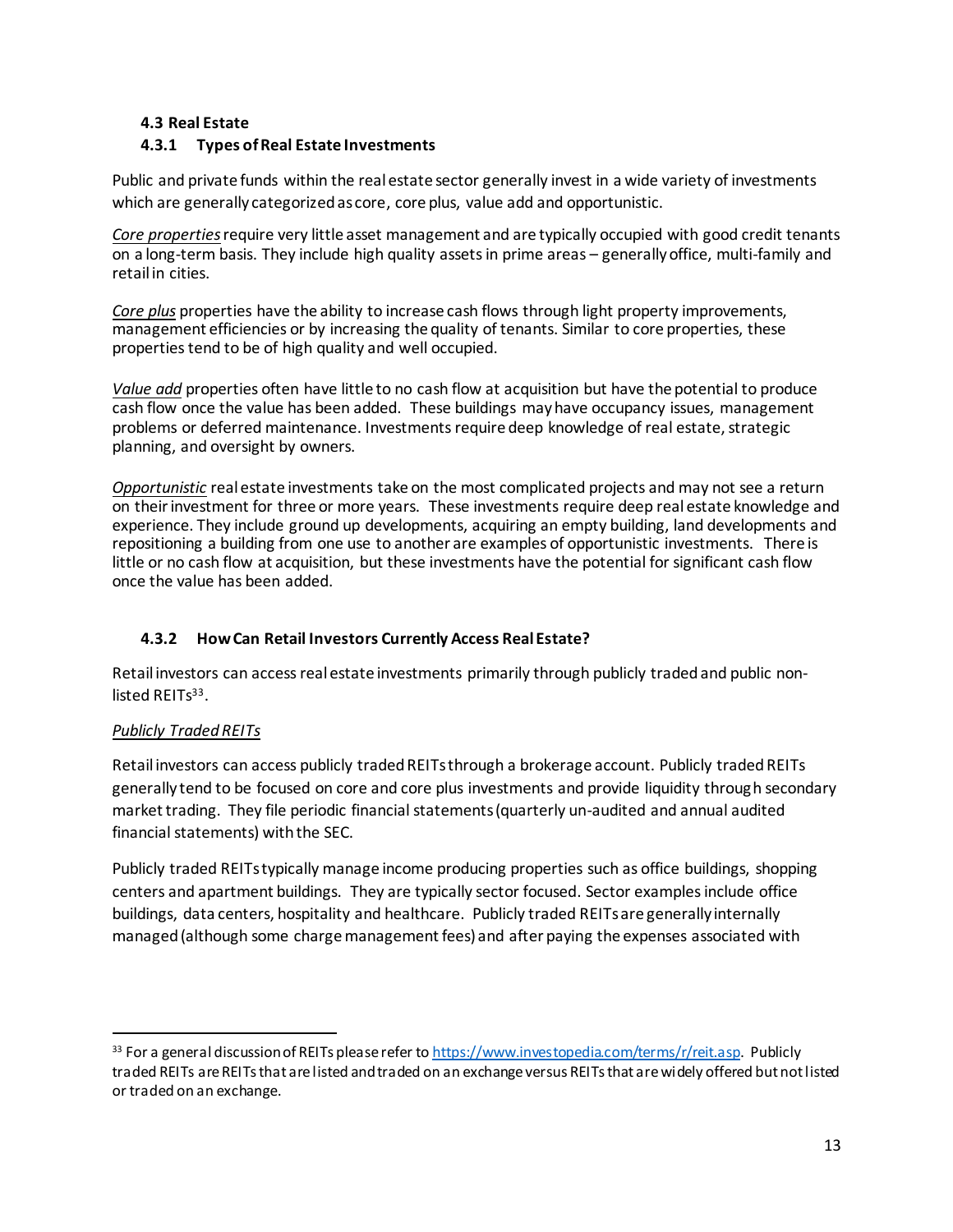operating their properties, they are required to pay out substantially all their taxable income to their shareholders annually as dividends under REIT tax rules<sup>34</sup>.

Publicly traded REIT returns (excluding ongoing distributions) are based on secondary market trading like public stocks. As a result, their trading at times may not be correlated to the valuations of the underlying properties depending on other market factors that could influence the trading price.

While REITs may invest in value add or opportunistic investments, due to their focus on income producing properties and distribution requirements under the IRS REIT tax rules, these investments generally don't make up a significant portion of their portfolio holdings.

## *Public Non-listed REITs*

Retail investors can access public non-listed REITs through a broker and paying a sales commission. Unlike publicly traded REITs, public non-listed REITs do not trade on a secondary market and as a result have limited liquidity. Redemption programs vary by company and can be limited.

Some similarities between publicly traded REITs and public non-listed REITS include that both provide periodic financial statements (quarterly and audited annual financial statements) that are filed with the SEC. Public non-listed REITs are also required to pay out a substantial amount of their taxable income to their investors under the IRS REIT tax rules. In addition, they generally manage income producing properties such as office buildings, shopping centers and apartment buildings, however they can be diversified, or sector focused.

Some differences between publicly traded REITs and public non-listed REITs include that public nonlisted REITs charge management fees and can charge performance fees. The performance returns of public non-listed REITs are driven by changes in net asset value including distributions made to shareholders. They report on historical cost but disclose the fair value/NAV.

While public non-listed REITs invest in core and core plus investments, they also make investments in value add and opportunistic investment opportunities.

## *Private Real Estate Funds*

l

Retail investors generally cannot access private real estate funds as these funds usually require investors to meet certain qualification requirements which are discussed further in Section 5.2. Private real estate funds do not trade on a stock exchange and provide limited liquidity. Redemption programs vary by company and are limited. The fund structure can vary, including closed-end, open-end, and limited life funds. Private real estate funds are taxed as partnerships and therefore do not follow the IRS REIT tax rules. They are not limited on how much income they can retain. They generally provide periodic financial statements, but the information is not public. They charge asset management fees and performance fees, and returns are based on internal IRR calculations. They invest across the real estate spectrum including all types of opportunities (core, core plus, value add and opportunistic) but generally focus on the value add and opportunistic assets. Private real estate funds generally carry more leverage than their public REIT counterparts.

<sup>&</sup>lt;sup>34</sup> Refer to [Subchapter M, Part II](https://www.law.cornell.edu/uscode/text/26/subtitle-A/chapter-1/subchapter-M/part-II) of the IRC Code. For a general explanation refer to: https://www.investopedia.com/articles/pf/08/reit-tax.asp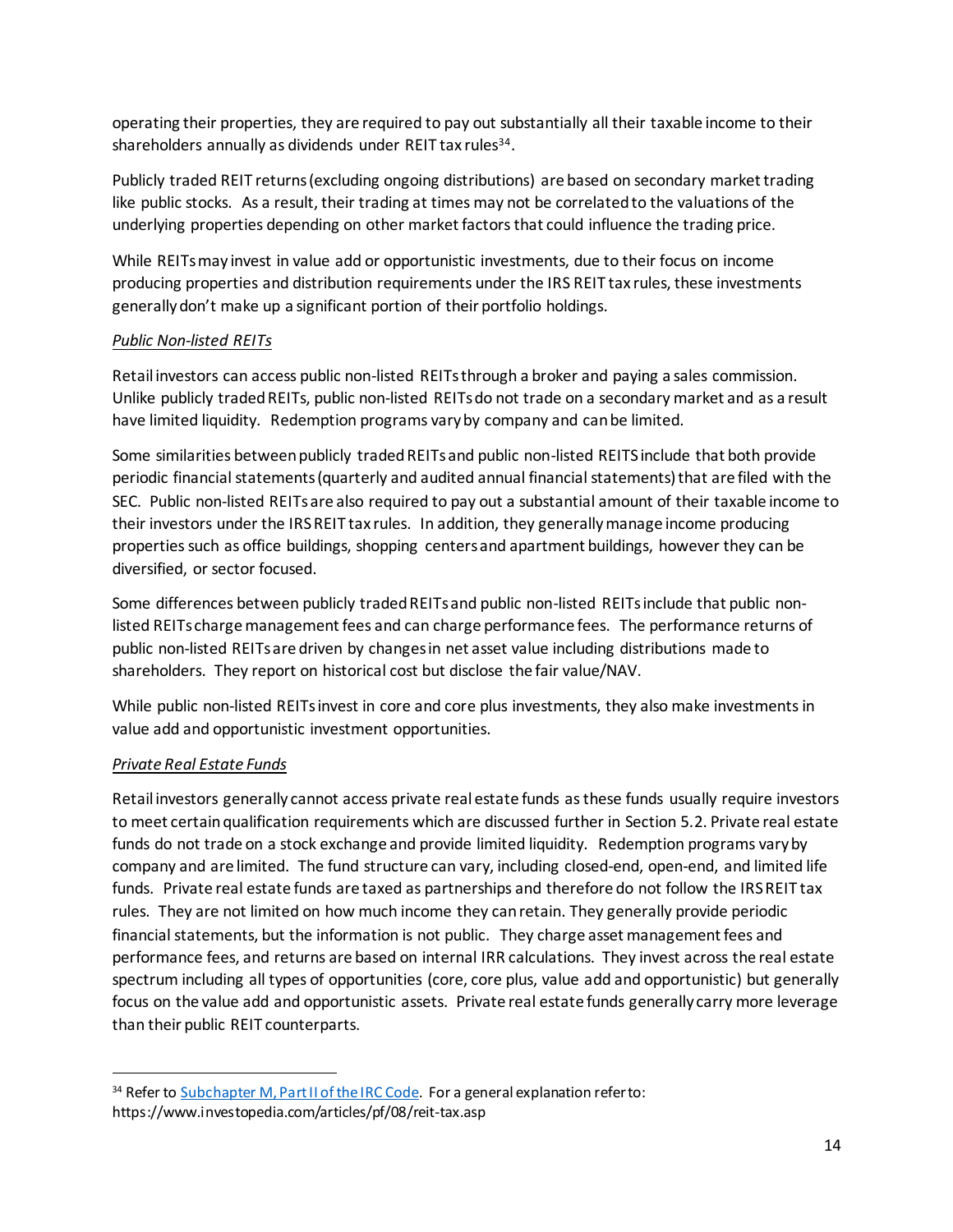## **4.3.3 Private Real Estate Investment Returns**

When analyzing return information of public REITs and private real estate funds, we reviewed information from CA and HL through September 30, 2020<sup>35</sup>. CA utilized the FTSE NAREIT All Equity Index and HL utilized the Dow Jones Equity REIT Total Return Index to compare against private real estate returns. Given the differences in investment performance methodologies between private real estate returns and public REITs, both CA and HL utilized a methodology to convert the private investment real estate IRR return to a public market equivalent or vice versa using certain assumptions in their methodologies.

It is challenging to compare private real estate returns against a public market benchmark given the differences in methodologies and assumptions which needs to be taken into consideration when performing the comparisons between these funds.

In looking at the return information, generally over a 3, 5- and 10-year period, the private real estate outperformed public REITs, however this information was based on the specific return comparison and assumptions. Different comparisons and return assumptions could yield different results.

In looking at the one-year return through September 30, 2020, there was significant over performance from private real estate funds. This may be explained by the difference in share based total return in public REITs compared to the asset-based valuation for a private fund during the pandemic.

Overall, like other private asset classes, it is difficult to draw a definitive conclusion on the returns of private real estate funds compared to those of public REITs given the differences in returns methodologies and assumptions as well as the different focus on sectors within the asset class. Public REITs generally focus their investments in core and core plus investment opportunities, while private real estate funds generally focus their investments on value add and opportunistic investment opportunities. Overall, we believe that private real estate funds do provide comparable to better returns to public REITs and therefore, we believe the SEC ought to consider providing retail investors access to private real estate funds. In addition, given the different types of real estate REITs and private funds generally focus on, private real estate funds may provide some diversification within the real estate sector for retail investors.

<sup>35</sup> CA – Real Estate Index and Benchmark Statistics, September 30<sup>th</sup> 2020 and Hamilton Lane Market Insights, Fourth Quarter 2020 Report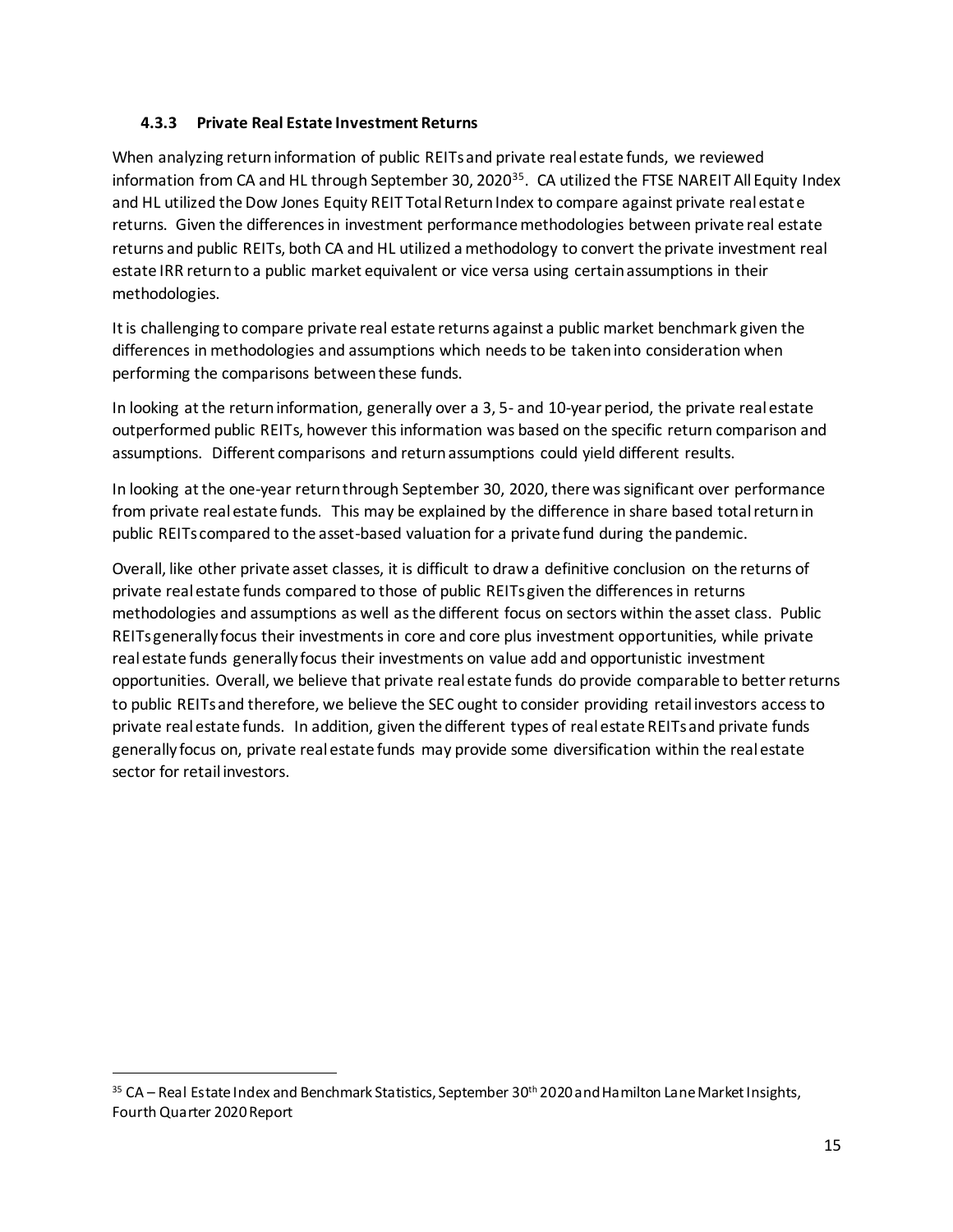### **5. Current Access to Private Investments by Retail and Non-Retail Investors**

The AMAC also felt it necessary to consider what access retail investors currently have to private investments and what the main legal and regulatory requirements are currently for access to a wider range of private investments by non-retail investors in order to be able to make specific recommendations regarding potential changes to current requirements.

Our analysis focused on:

- 1. What access to private investments do retail investors currently have via retail investment vehicles; and
- 2. What are the key investor qualification requirements non-retail investors must meet for access to a wider range private investments.

#### **5.1 Current Access to Private Investment by Retail Investors**

Currently retail investors can access private investments mainly through:

- 1. Open-end funds, such as mutual funds, that are allowed to hold up to 15% of their assets in illiquid investments $36$ ;
- 2. Closed-end funds (including tender offer and interval funds) that hold no more than 15% of their assets in private funds<sup>37</sup>; and
- 3. Exempt securities offered by issuers primarily under certain small offering exemptions (Regulation A) and crowdfunding exemptions<sup>38</sup>.

#### **5.1.1 Open-end Funds**

1

While open-end funds may hold up to 15% of their assets in illiquid securities, we understand that most open-end funds limit themselves to a much lower percentage given the need to provide daily liquidity to investors. Overall, we believe that an open-end fund holding 5% - 10% of its assets in illiquid investments does not allow a retail investor to easily understand and track the performance of the

<sup>36</sup> 17 CFR § 270.22e-4 (Liquidity Risk Management Programs). Rule 22e-4 under the Investment Company Act of 1940 (the "Investment Company Act") defines an illiquid investment as any investment that the fund reasonably expects cannot be sold or disposed of in current market conditions in seven calendar days or less without the sale or disposition significantly changing the market value of the investment, as determined pursuant to the provisions of the rule relating to the fund's classification of portfolio investments.

 $37$  Although SEC rules do not expressly limit the percentage of illiquid assets that a closed-end fund may hold, the SEC staff has taken the position that a closed-end fund that holds more than 15% of its assets in private funds should only be offered to accredited investors. See Speech by Dalia Blass to PLI Investment Management Institute (July 28 2020), text accompanying footnote 29.

<sup>38</sup> For a fuller discussion of the various exemptions, please refer to SEC Concept Release on Harmonization of [Securities Offering Exemptions](https://www.sec.gov/rules/concept/2019/33-10649.pdf) –Pg, 10 and 11.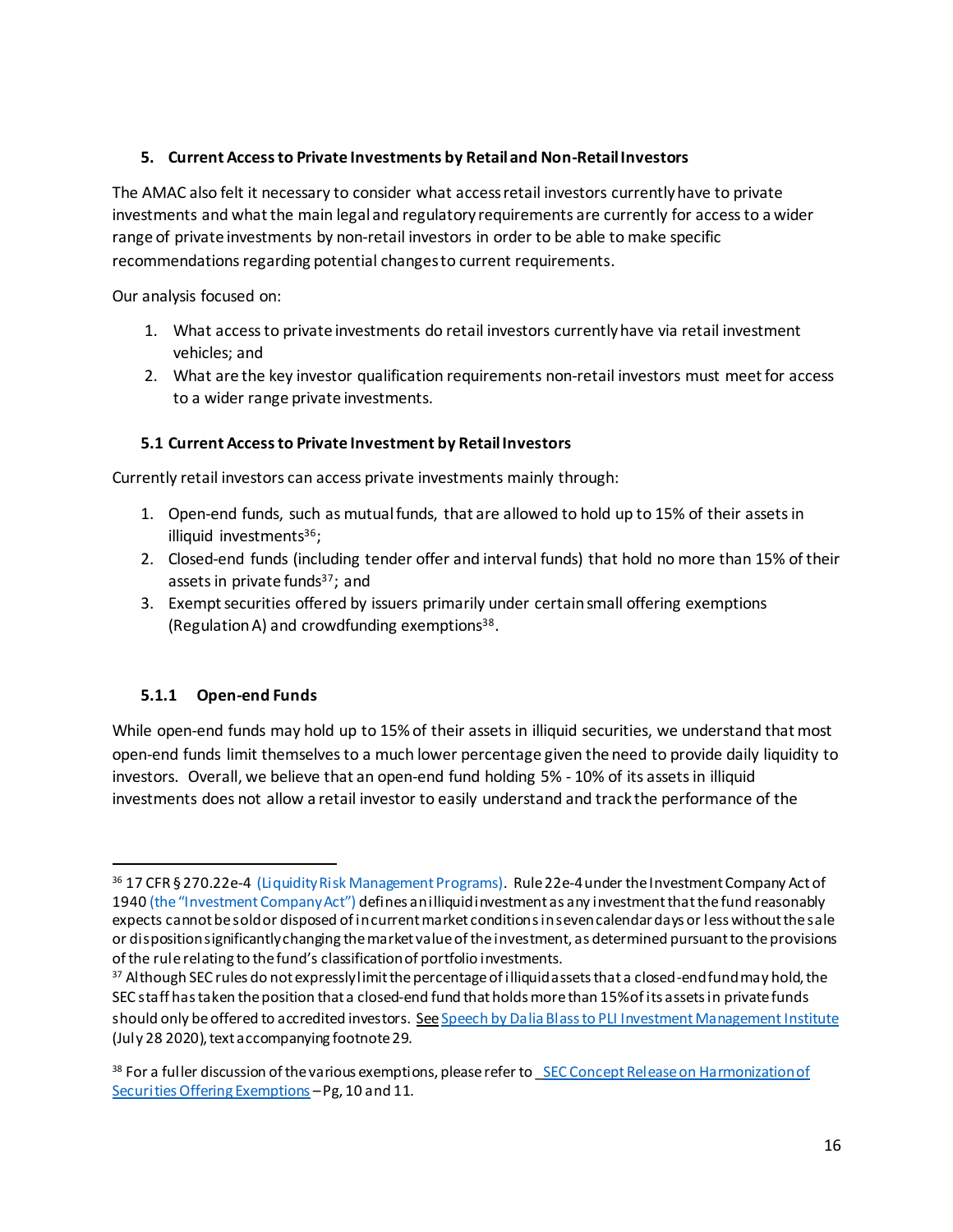fund's private investments as compared public investments as open-end funds do not provide separate performance related information between various assets in the fund.

# **5.1.2 Closed-end Funds**

Closed-end funds are a relatively small portion of the overall investment company market. There are around 500 closed-end funds with around \$279 billion of assets<sup>39</sup>. The wider mutual fund industry is estimated to manage around \$24 trillion of assets and comprises over 7,500 funds.<sup>40</sup> Closed-end funds have declined in size and number over the last decade or so as funds were liquidated, merged or converted into open-end mutual funds or ETFs<sup>41</sup>. Closed-end funds are predominantly bond funds, and an analysis of their asset holdings reveal they mainly hold liquid assets.

# **5.1.3 Interval and Tender Offer Funds**

Interval funds are a type of closed-end fund and therefore the restrictions on investments in private funds that apply to closed-end funds also apply to interval funds<sup>42</sup>. These are discussed in more detail in section 5.2.

In addition, given the pre-programmed nature of repurchases every 3, 6 or 12 months (most funds electing 3-month repurchase periods) and the 5% - 25% limit on repurchases, most interval funds need to hold a material amount of their investments in liquid securities. Even with a 5% repurchase limit, a fund would need to hold 20% - 40% of its assets in liquid investments to meet potential redemptions over the next 12 – 24 months. Given the liquidity needs, such funds may effectively be limited in how much they can invest in illiquid investments.

As of April 2021, there were only around 70 active interval funds with total net assets of approximately \$35 billion; however, there are 34 interval funds currently in registration pending SEC approval of which 8 filed registration statements in 2021.<sup>43</sup> The largest interval fund, ACAP Strategic Fund, appears to account for around 30% of the total AUM of all interval funds and appears to hold virtually all its assets in public market equity securities and US government bonds. 44

Tender offer funds are another type of closed--end fund but they have more flexibility on redemptions and repurchases<sup>45</sup>. There are around 80 active tender offer funds managing around \$30bn of assets with the largest, Partners Group Private Equity, managing around \$6.7bn. Most funds tend to be engaged in private equity or are a fund of hedge funds<sup>46</sup>. In contrast, interval funds tend to be concentrated in equity, credit and real estate<sup>47</sup>.

l <sup>39</sup> [2021 Investment Company Fact Book \(ici.org\),](https://www.ici.org/system/files/2021-05/2021_factbook.pdf) supra note 8 at Pg. 119.

<sup>40</sup> Id. Pg. 66 (Fig 3.1) and Pg. 210

<sup>41</sup> Id. Pg. 119

<sup>42</sup> See further: Eisner Amper –[Are Investment Advisors Sleeping on Interval Funds](https://www.eisneramper.com/interval-funds-ea-0321/)? Frank Attalla, March 5 2021.

<sup>43</sup> [A Closer Look At New Interval Fund Registrations -](https://intervalfundtracker.com/2021/04/21/a-closer-look-at-new-interval-fund-registrationsapril-2021/) Interval Fund Tracker

<sup>44</sup> [ACAP Strategic Fund \(XCAPX\) | Kivalia](https://www.kivalia.com/assets/xcapx/acap-strategic-fund)

<sup>45</sup> [What is the difference between an interval fund and a tender offer fund?](https://www.tenderofferfunds.com/what-is-the-difference-between-an-interval-fund-and-a-tender-offer-fund/) - Tender Offer Funds

<sup>46</sup> Active Funds - [Tender Offer Funds](https://www.tenderofferfunds.com/active-tender-offer-funds/)

<sup>&</sup>lt;sup>47</sup> A further discussion of the requirements for interval and tender offer funds can be also be found in the sub-committee's presentation to AMAC on 19<sup>th</sup> March 2010 - [Private Investments Meeting Slides \(sec.gov\)](https://www.sec.gov/files/amac-031921-private-investments-slides.pdf) - Slides 4 -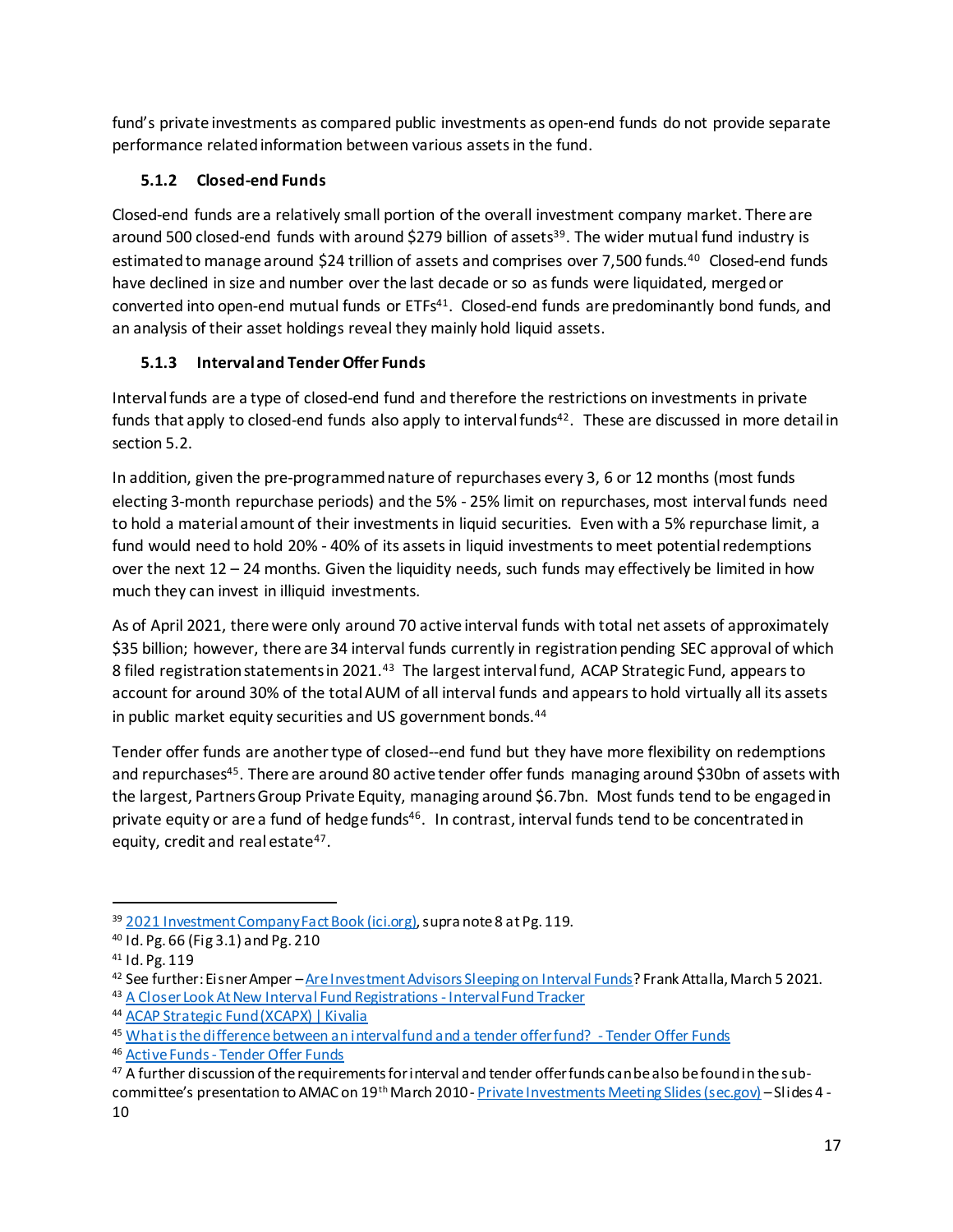Given the size of the mutual fund industry mentioned earlier, interval and tender offer funds play a less significant role accounting for less than 1% of mutual fund assets.

Closed-end funds (including tender offer and interval funds) may also require investors be qualified in the following situations, without limitation:

- 1. If the fund chargesincentive fees investors will need to be Qualified Clients; and
- 2. Funds that invest more than 15% of their assets into private funds require all investors to be Accredited Investors.

Qualified Clients and Accredited Investors are discussed further in section 5.2.

## **5.1.4 Exempt Securities Offerings**

With respect to unregistered securities issued directly to retail investors primarily under the Regulation A and Regulation Crowdfunding exemptions, we believe that these investments are not necessarily aligned with providing retail investors exposure to a diversified pool of private investments. Companies issuing these securities tend to be smaller companies in the early stagesof their lifecycles. Also, there is limited due diligence being undertaken on the investment opportunity, as there is typically no professional manager between the retail investor and the issuer.

## **5.1.5 Conclusions**

We conclude that whilst there are some methods for retail investors to gain access to private investments, these are either in the form of diluted exposure in open end mutual funds or in closed-end funds which have remained a very small minority of the retail investment landscape representing less than 2% of all mutual funds' AUM. Closed-end funds may also require investors to be Accredited Investors and / or Qualified Clients which limits many retail investors from participating in such funds.

As such, the vast majority of private investments are currently not available to retail investors via existing retail investment vehicles.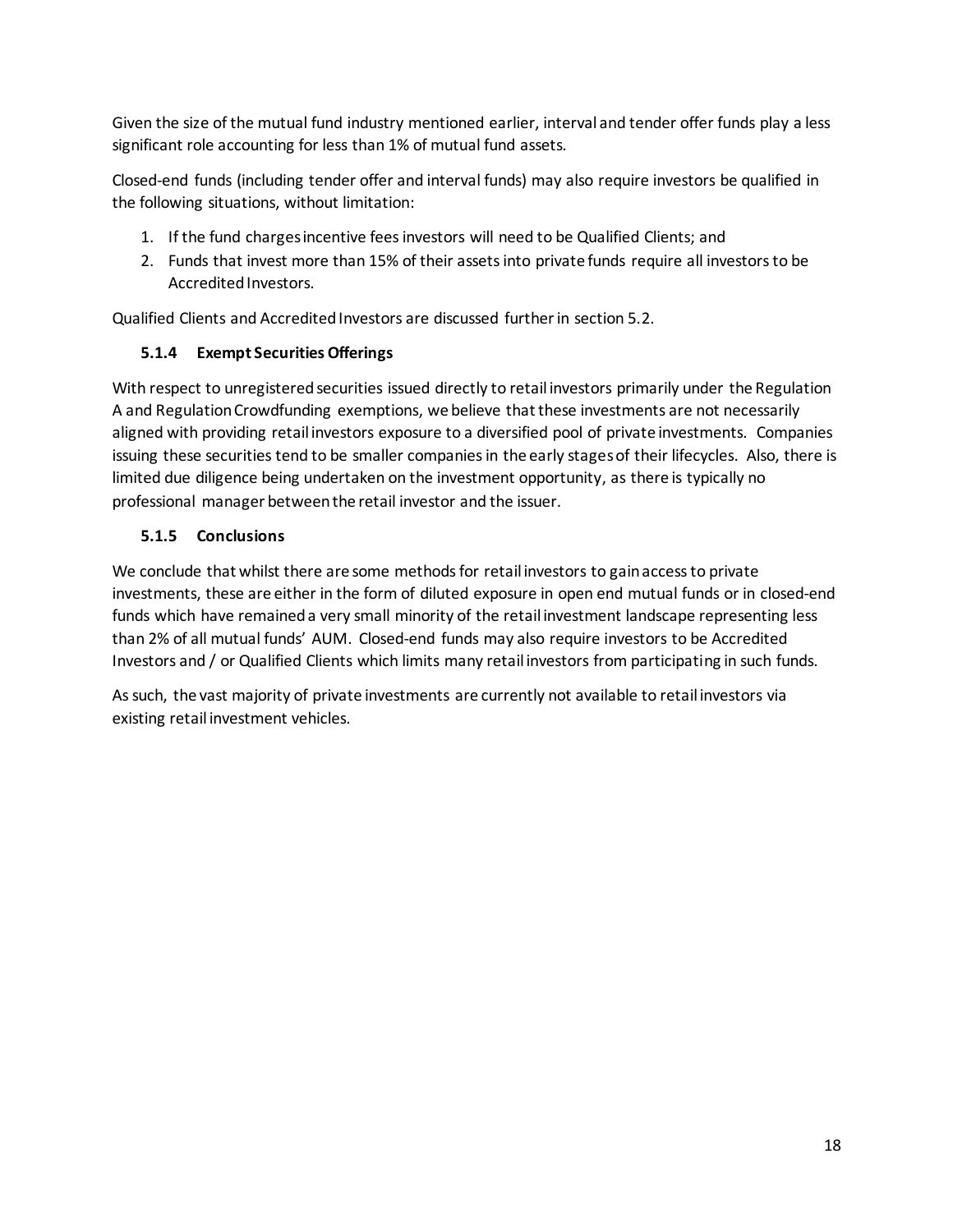## **5.2 Current Access to Private Investments by Non-retail Investors**

We now turn to consider the current regulatory requirements for access to private investments by nonretail investors.<sup>48</sup> Investors must generally meet qualification thresholds in order to access a wider range of private investments.<sup>49</sup> The two key thresholds are the:

- 1. Accredited Investor threshold; and
- 2. Qualified Purchaser threshold.

In addition, in order for investment advisers to be able to charge performance fees to clients (which is a common feature of many private investments), investors must generally be Qualified Clients.

It is estimated that around 13% of households meet the Accredited Investor threshold and that around 2% meet the Qualified Purchaser thresholds<sup>50</sup>.

# **5.2.1 Accredited Investors**

Accredited Investors are generally permitted to participate in exempt private funds that have less than 100 investors (so called "3(c)(1) exemption") and in exempt offerings of securities from companies under Rule 506 of Regulation. In addition, as described above in Section 5.1, the SEC staff's position is that with respect to registered closed-end funds, if more than 15% of the assets of the registered fund are invested in private funds, all investors must be Accredited Investors<sup>51</sup>.

The general requirements for an individual to be an Accredited Investor include:

- 1. Financial qualifications<sup>52</sup>:
	- a. Individual or joint net worth with a spouse or spousal equivalent of at least \$1 million; or
	- b. Individual income of more than \$200,000 (joint income with a spouse or spousal equivalent of more than \$300,000) in each of the two most recent years and a reasonable expectation of meeting those thresholds in the current year;
- 2. Professional certifications of designations from an accredited educational institution that the SEC has designated as qualifying an individual as an Accredited Investor<sup>53</sup>; or
- 3. Status as Knowledgeable employees<sup>54</sup>.

l 48 Non-retail investors are investors that meet investor qualification requirements and can therefore invest in a wider range of private investments not available to retail investors. The sub-committee also discussed this at the SEC AMAC meeting on September 16, 2020 - [Private Investment Sub-Committee Update \(sec.gov\)](https://www.sec.gov/files/amac-pi-sub-committee-presentation-09162020.pdf) –see Slides 15- 19

<sup>49</sup> SEC Concept Release on Harmonization of Securities Offering Exemptions, supra note 37, at Pg. 177 –183 provides a fuller discussion.

<sup>50</sup> [Private Equity Report \(print\) \(capmktsreg.org\)](https://www.capmktsreg.org/wp-content/uploads/2018/10/Private-Equity-Report-FINAL-1.pdf) –Pg 2, footnote 6

<sup>51</sup> See Speech by Dalia Blass, supra note 32

<sup>52</sup> See 17 CFR § 230.501(a)(5) and (6)

<sup>53</sup> See 17 CFR § 230.501(a)(10)

<sup>54</sup> See 17 CFR § 230.501(a)(11)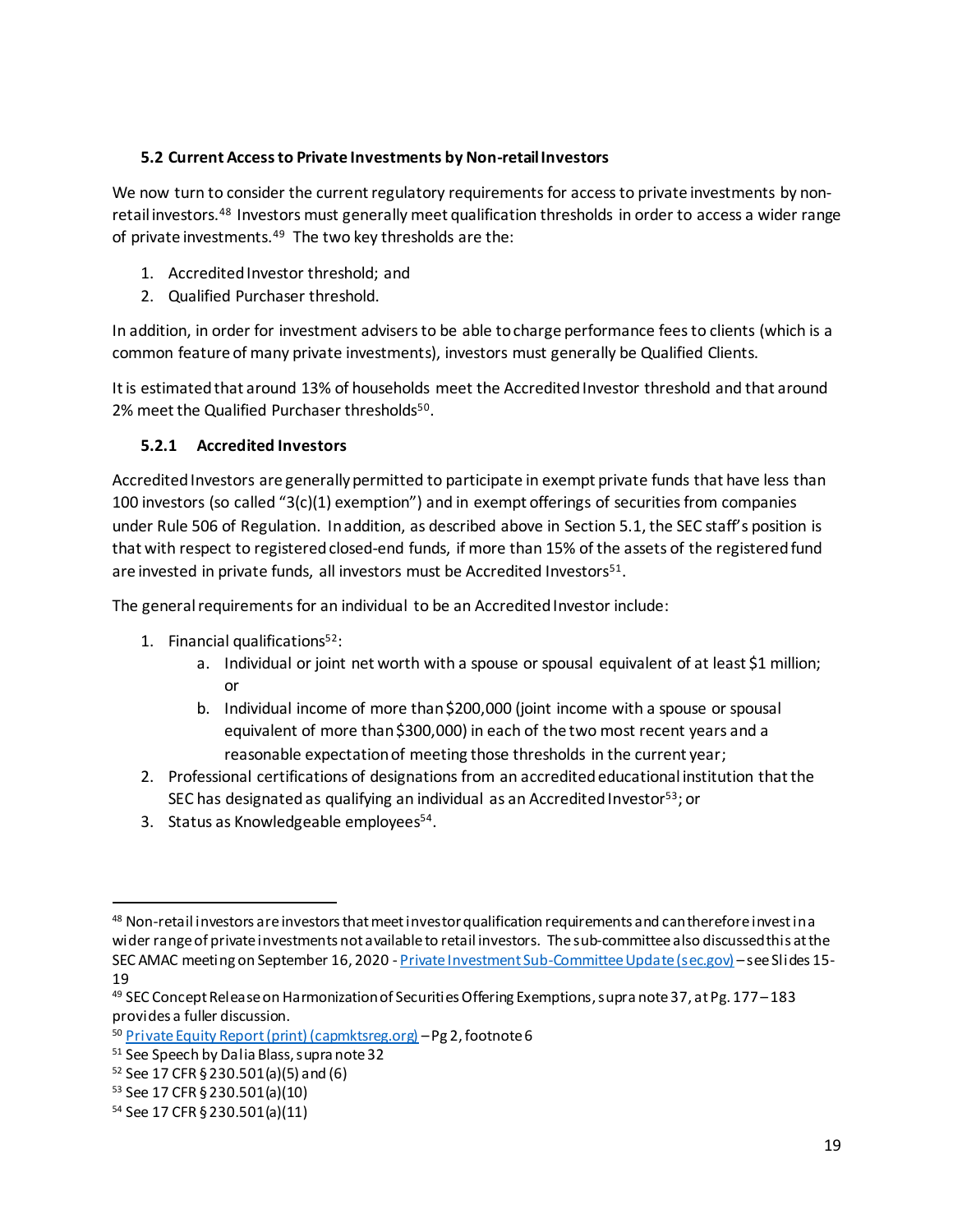# **5.2.2 Qualified Client**

Section 205(a) of the Investment Advisers Act of 1940 (the "Advisers Act") prohibits investment advisers registered or required to be registered with the SEC from charging clients' fees that are based on a share of the capital gains or capital appreciation of the funds or client accounts that they manage. Rule 205-3 under the Advisers Act provides an exception from this prohibition where the client is a Qualified Client. Given nearly all private funds charge incentive fees, in practice most private funds require all investors to be Qualified Clients.

In addition, as outlined previously, some registered closed-end funds (including tender offer and interval funds) charge incentive fees, and therefore also require all investors to be Qualified Clients. The Qualified Client requirements for individuals are:

- 3. Financial qualifications where:
	- a. The individual has at least \$1.1million in assets under management with the adviser immediately after entering an investment advisor contract with the adviser<sup>55</sup>;
	- b. The adviser reasonably believes the individual has a net worth (including joint net worth) of more than \$2.2 million<sup>56</sup>; or
	- c. The individual is a Qualified Purchaser.
- 4. Role based qualifications where the individual:
	- a. Is an executive officer, director, trustee, general partner or person serving in a similar role with the adviser; or
	- b. Is an employee of the adviser who participates in investment activities of the adviser and has done so for at least 12 months.

# **5.2.3 Qualified Purchaser**

l

For private funds that have more than 100 investors, such as many larger private equity funds, investors generally need to meet the much higher threshold of being a Qualified Purchaser in order for the fund to remain an exempt fund (so called "3(c)(7) exemption"). Qualified Purchasers can only qualify based on financial criteria requiring an individual to have more than \$5 million of qualifying investments<sup>57</sup>.

<sup>55</sup> Se[e Order Approving Adjustment for Inflation of the Dollar Amount Tests in Rule 205 3 under the Investment](https://www.sec.gov/files/ia-5756.pdf)  [Advisers Act of 1940 \(sec.gov\)](https://www.sec.gov/files/ia-5756.pdf) (declaring effective, as of August 16, 2021, an Order that adjusts for inflation the dollar amountthresholds of the assets-under-management test and the net worth test. The Commission stated that, based on calculations that take into account the effects of inflation by reference to historic and current levels of the PCE Index, the dollar amount of the assets-under-management test would increase from \$1,000,000 to \$1,100,000, and the dollar amount of the net worth test would increase from \$2,100,000 to \$2,200,000. These dollar amounts—which are rounded to the nearest multiple of \$100,000 as required by section 205(e) of the Advisers Act—would reflect inflation from 2016 to the end of 2020.  $56$  Id.

<sup>57</sup> 15 U.S. Code § 80a–2 - [Definitions; applicability; rulemaking considerations | U.S. Code | US Law | LII / Legal](https://www.law.cornell.edu/uscode/text/15/80a-2)  [Information Institute \(cornell.edu\)](https://www.law.cornell.edu/uscode/text/15/80a-2) –para (a)(51)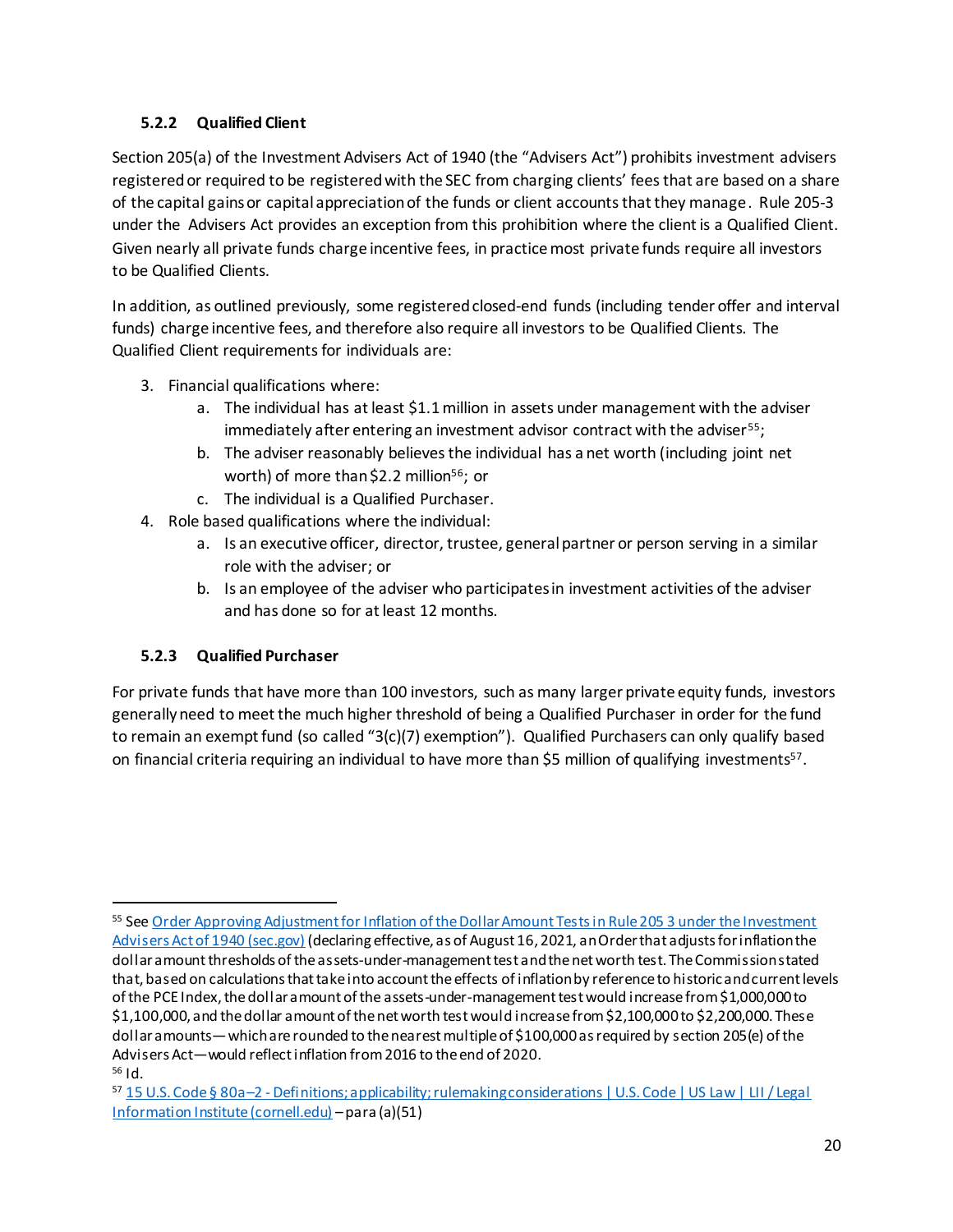## **5.2.4 Conclusions on Investor Qualification**

Under the current regulatory landscape, particularly the financial thresholds for Accredited Investors, Qualified Clients, and Qualified Purchasers, most retail investors are precluded from investing in the majority of private investments.

Even in the case of registered funds (i.e. RICs), investors may need to meet the Accredited Investor threshold (eg: a closed-end fund that invests more than 15% of their assets in private funds) and /or the Qualified Client threshold (if the fund charges incentive fees). The majority retail investors will not meet these qualification criteria.

We believe that the SEC should consider how to amend the regulatory framework to provide wider access to private investments by retail investors whilst maintaining appropriate safeguards as set out in our Design Principles.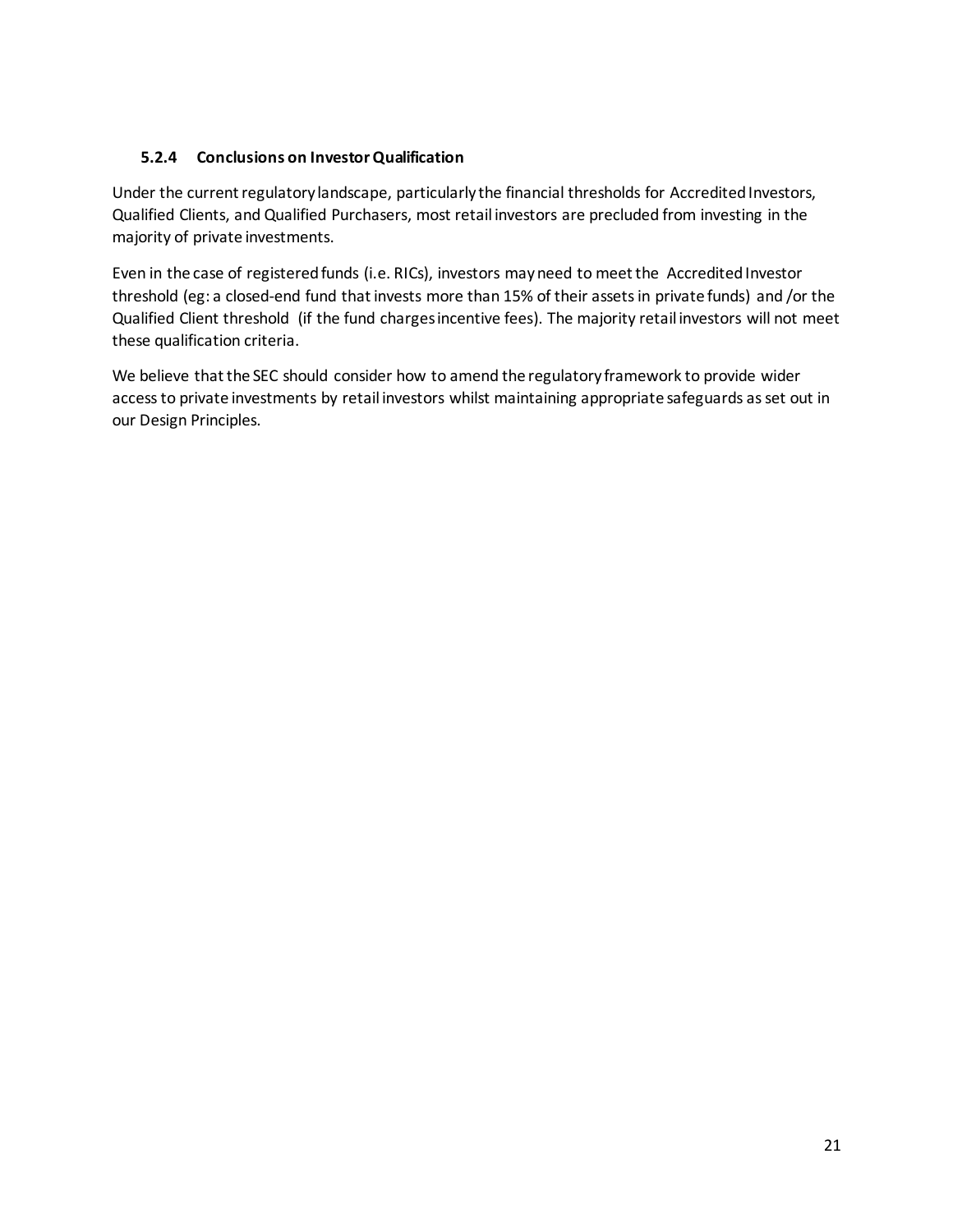## **6. Design Principles**

## **6.1 Why Design Principles Matter**

The investor qualification requirements discussed in the previous section are based in part on concerns that retail investors lack the financial sophistication to properly consider the risks, expenses and illiquidity of private investments, or lack the financial resources to absorb potential losses that may result from such investments.

Accordingly, AMAC believes that options to create wider accessto private investments must balance investor choice with sufficient investor protection. We propose therefore that the SEC evaluate wider retail access to private investments first and foremost according to a set of design principles that recognize these concerns ("Design Principles"). This section of the Report discusses what we view as the key principles and refers to them as "Design Principles".

## **6.2 Design Principles**

# **6.2.1 Liquidity of Investments**

We believe that it is clear that an investment's liquidity is very important to retail investors. Yet liquidity is generally incompatible with private investments, since typically there are (1) no secondary markets or redemption rights associated with most private investments, and (2) private securities may be subject to resale-related restrictions to avoid creating a public offering of securities.

Retail investors' behavior with respect to mutual fund investments confirms the importance they place on liquidity. Industry data show that, over the past 30 years, yearly redemption rates for long-term mutual funds have ranged from 23.7% of the funds' average net assets to 39.9% of average net assets during periods of market turmoil, with an average yearly rate of 30.0%. <sup>58</sup>

AMAC believes any increased access to private investments will likely be subject to limited liquidity features. The SEC should consider favoring investment structures that offer at least limited redemption opportunities, or that can be traded on secondary markets without needing to liquidate an underlying private investment.

# **6.2.2 Chaperoned Access**

l

We recommend the that the SEC limit retail access to private investments to those which have certain types of third-party participation. We refer to this Design Principle as "chaperoned access". We believe that chaperoned access will ensure that retail investors only invest in private investmentsthat balance risk, returns, and appropriate fees.

One way to achieve chaperoned access would be to ensure that funds that invest in private investments and which retail investors would be allowed to invest in are managed by independent investment advisers who (and whose affiliates) (1) do not receive fees or other income from the underlying investments and who have an obligation to act in the best interest of investors (if broker-dealers) or (2)

<sup>58</sup> [2021 Investment Company Fact Book \(ici.org\),](https://www.ici.org/system/files/2021-05/2021_factbook.pdf) supra note 8 pg. 235, Table 26,. These figures reflect both regular and exchange redemptions for a year as a percentage of average net assets at the beginning and end of each year between 1991 and 2020. Excluding exchange redemptions, redemption rates ranged from 16.5% to 30.1% of funds' average net assets, with an average yearly rate of 22.8%.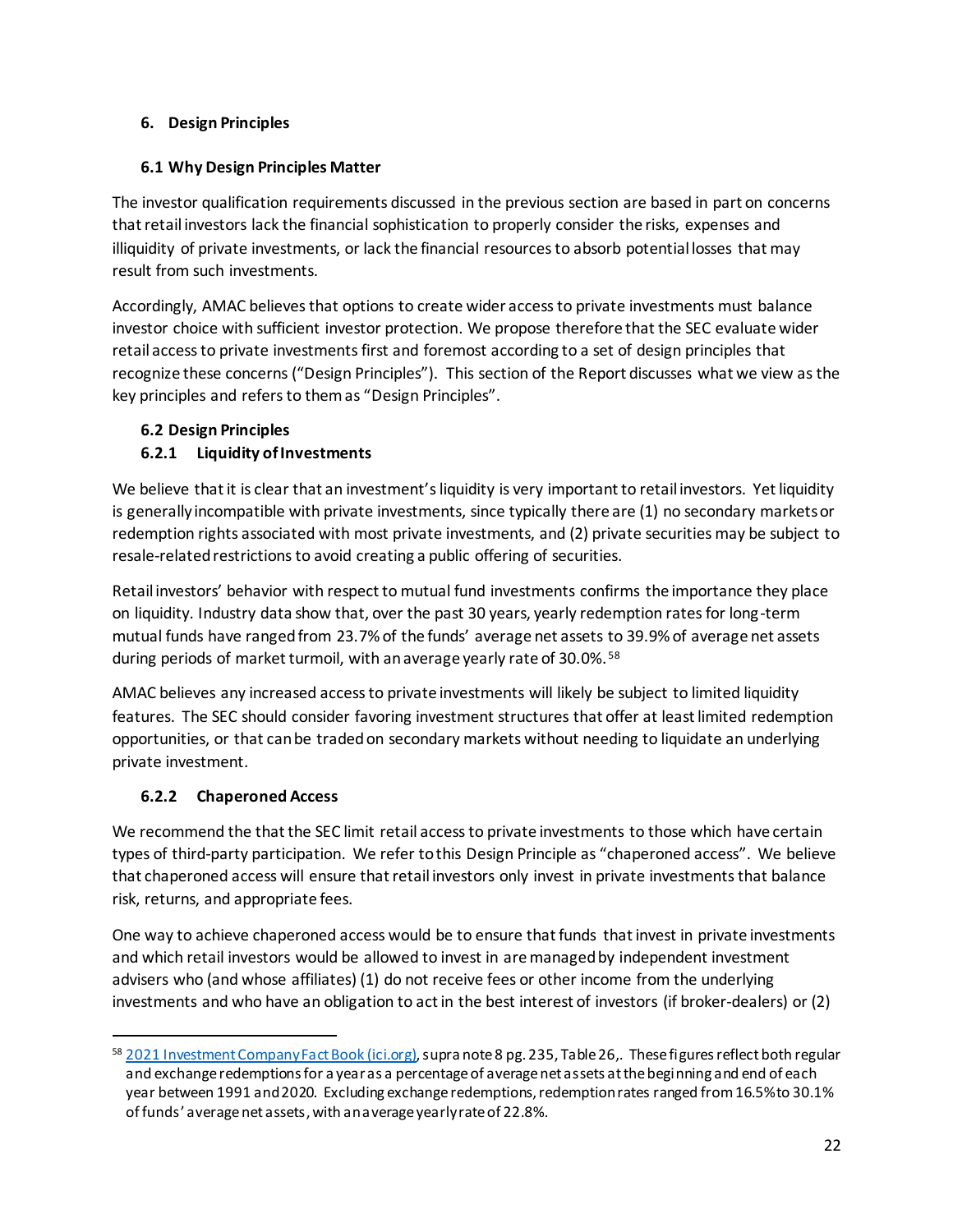have a fiduciary obligation to the investors (if investment advisers). Compensating such independent advisers will add an additional layer of fees that institutional investors do not incur and an appropriate balance will need to be struck between the benefit of the chaperoned access and the cost.

Another way to achieve chaperoned access could be to require any private investment that retail investors have access to also have material participation in the fund or investment from more sophisticated institutional investors on substantially the same terms on the basis that such institutional investors would have carefully considered the risk and potential returns of the investment and the appropriateness of the fees being charged.

# **6.2.3 Disclosure of Fees, Risks, Terms and Returns.**

Based on our research and discussions with industry members, AMAC believes that another Design Principle is that any increased access to private investments must include standardized disclosure of important information about the private investment, particularly with respect to fees, risks, key terms and returns.

# **6.2.4 Diversification**

l

A typical private investment fund tends to be fairly concentrated both in terms of industry / asset theme as well as the number of investments it holds. There also tends to be a higher dispersion of returns from private fund managers compared to public managers<sup>59</sup>. To the extent feasible, AMAC believes retail access to private investments should be via holding a diverse portfolio of underlying private investments. There are two primary ways of ensuring diversification:

- 1. A portfolio of separate investments in different private funds; or
- 2. An investment in a fund that holds a reasonably diversified mix of private investments.

To date retail access to private investments has been mostly via mutual funds that may hold up to 15% of their assets in illiquid investments (such as private funds) but generally hold a much lower percentage.<sup>60</sup> We believe that it would be better to diversify exposure to private investments via the methods outlined above, so that investors can better evaluate the performance of private investments particularly in relation to public market investments. As discussed earlier, this is not possible in a mutual fund which holds mainly liquid assets and relative performance information of the illiquid assets is not split out.

AMAC believes that the SEC should encourage retail investors to hold a diversified pool of private investments within their overall portfolio which should also comprise more liquid investments. We acknowledge that it may be beyond the SEC's ability to mandate overall portfolio diversification. There are situations, such as under Regulation Crowdfunding and Regulation A, where the SEC does mandate the maximum investment in a particular issuance based on a non-Accredited Investor's annual income or net worth<sup>61</sup>.

<sup>59</sup> [Presentation to SEC Asset Management Advisory Committee, Hamilton Lane, September 2020](https://www.sec.gov/files/hamilton-lane-presentation-092020.pdf) (n23) - Slide 9 <sup>60</sup> See supra note 36

 $61$  See 17 CFR 230.251(d)(2)(i)(C) (Regulation A investment limits) and 17 CFR 227.100(a)(2) (Regulation Crowdfunding investment limits)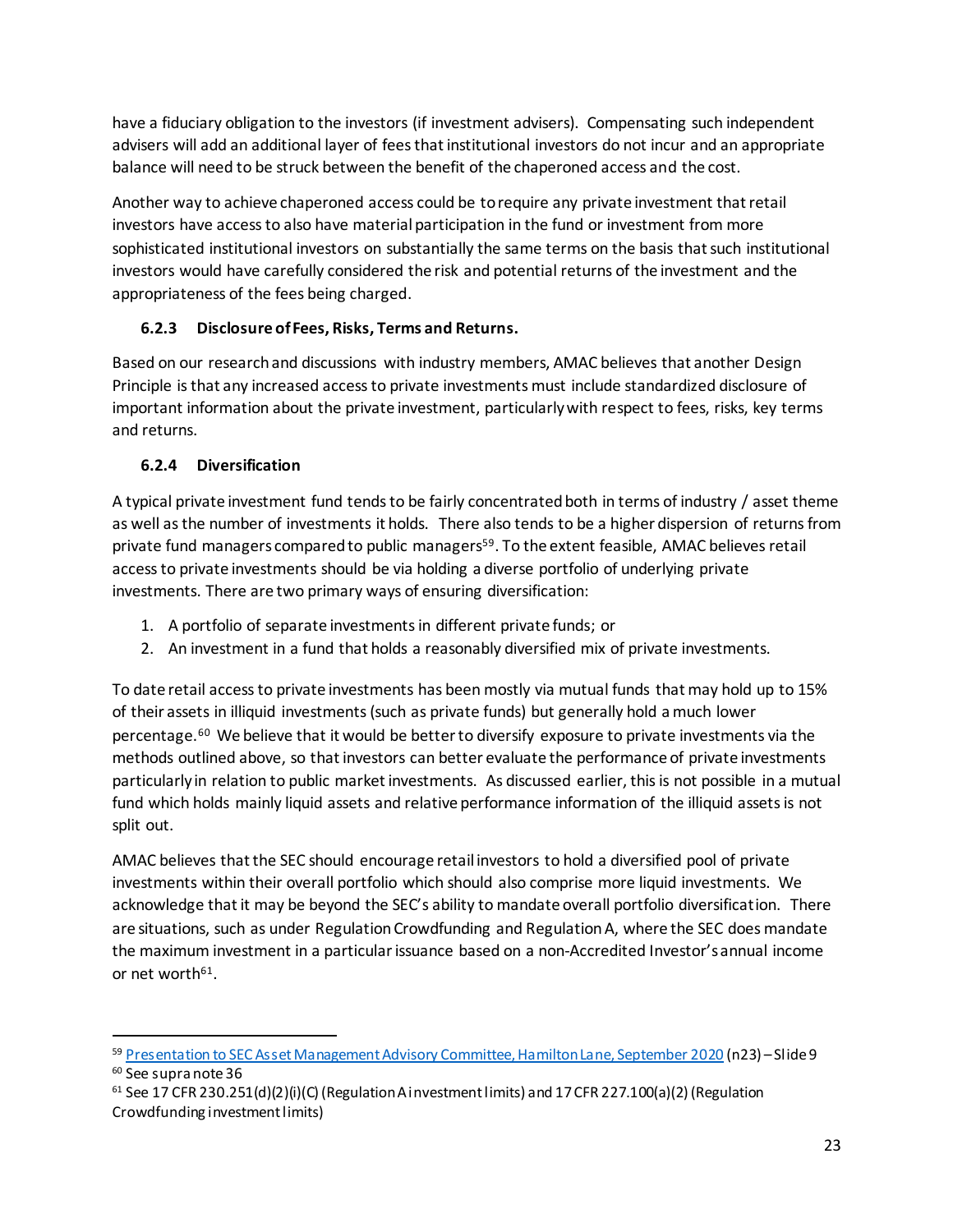## **6.2.5 Use of the RIC framework**

Chaperoned access via a RIC could fulfil many of the Design Principles. The SEC should consider whether the RIC framework is an appropriate method to balance investor protection with accessto private investments. Whilst the SEC may need to make some specific modifications to deal with the nature of private investments, some of the features of RICs that could be applied in this context include:

- 1. Use of a qualified independent registered investment adviser with a fiduciary duty to investors and/or a broker-dealer with an obligation to act in the best interest of a retail investor, to access private investments; and
- 2. Required standardized disclosure of key items such as fees, risks, key terms and returns.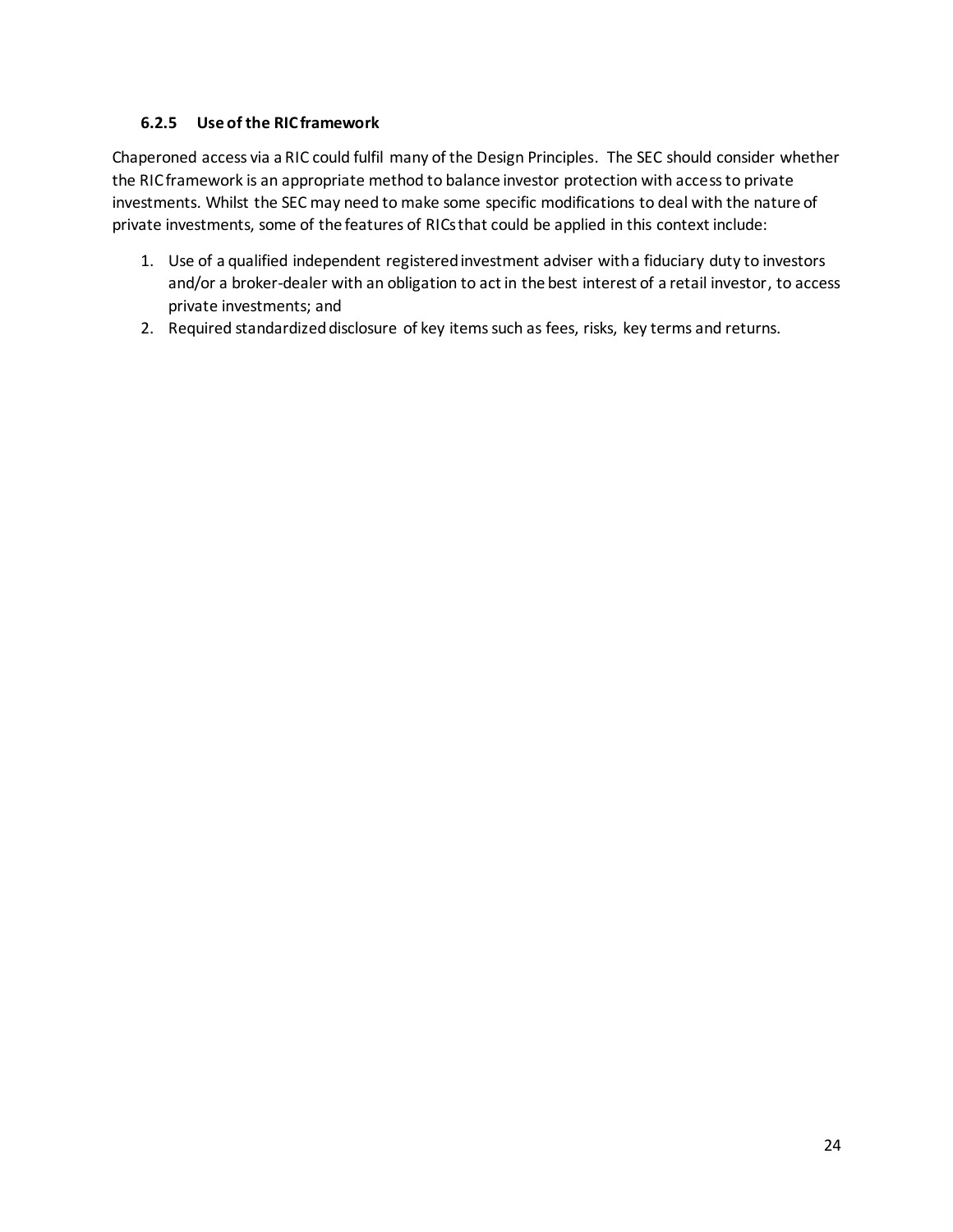### **7. Specific Recommendations**

l

Lastly, in this section we provide some specific recommendations for the SEC to consider, some of which have been discussed in the body of this Report:

- 1. The SEC should consider whether its staff's current position that a closed-end fund that holds more than 15% of its assets in private funds should only be offered to Accredited Investorsis appropriate. Investors in such funds already have the benefit of comprehensive investor protection under the RIC rules including having an investment adviser, independent directors and extensive disclosure and reporting requirements. In addition, this requirement is an impediment to closed-end funds listing and creating a secondary market (and thus liquidity) for investors' in closed-end funds.
- 2. Similarly, the Qualified Client requirement for closed-end funds that charge incentive fees should be reviewed for the same reasons as in the  $1<sup>st</sup>$  recommendation.
- 3. The SEC should allow closed-end funds to list on a public market more easily. This may provide secondary market liquidity while allowing the closed-end fund itself to invest in illiquid assets. In turn this would likely require that investor qualifications such as being an Accredited Investor or Qualified Client would need to be removed. We note that substantial discounts between the trading price of a closed-end fund compared to its NAV may occur during times of market stress and could be problematic but similar issues arise in some types of ETFs and in listed REITs.
- 4. Chaperoned access will cause an additional layer of fees payable to the RIC investment adviser which may be mitigated by allowing large sponsors to also play the role of investment adviser to closed-end funds. Conflicts of interest would need to be disclosed and managed. The SEC should consider allowing large sponsors to play the role of investment adviser
- 5. Chaperoned access may also be achieved by allowing closed-end funds to invest only in "approved" private funds with such approval status being based on size and diversification of investments as well as potentially at least a majority of capital commitments to the underlying private funds coming from Qualified Purchasers or other large institutional investors. The SEC should consider whether such "approved private" funds could be invested into directly by retail investors without the need for the additional layer of an investment adviser.
- 6. Interval funds and tender offer funds may also be suited to deal with the cashflow profile of investing in private funds<sup>62</sup> however the SEC should consider providing these funds with additional flexibility including:
	- a. More flexibility on the initial investment period of an interval fund before the first repurchase and allowing flexible repurchase dates based on underlying liquidity instead of a fixed schedule; and
	- b. allowing the more flexible repurchases of a tender offer fund to be undertaken in a similar manner to interval funds – ie: aligning the Form N-23 (interval funds) with the Form TO requirements.
- 7. The SEC should consider standardized disclosure of fees, risks, key terms and returns as well as liquidity constraints of private investments that retail investors have access to.

 $62$  Typical private equity funds for example have a drawdown profile as the fund goes through an initial investment phase and then periodically returns cashflows in later years as it exits investments.